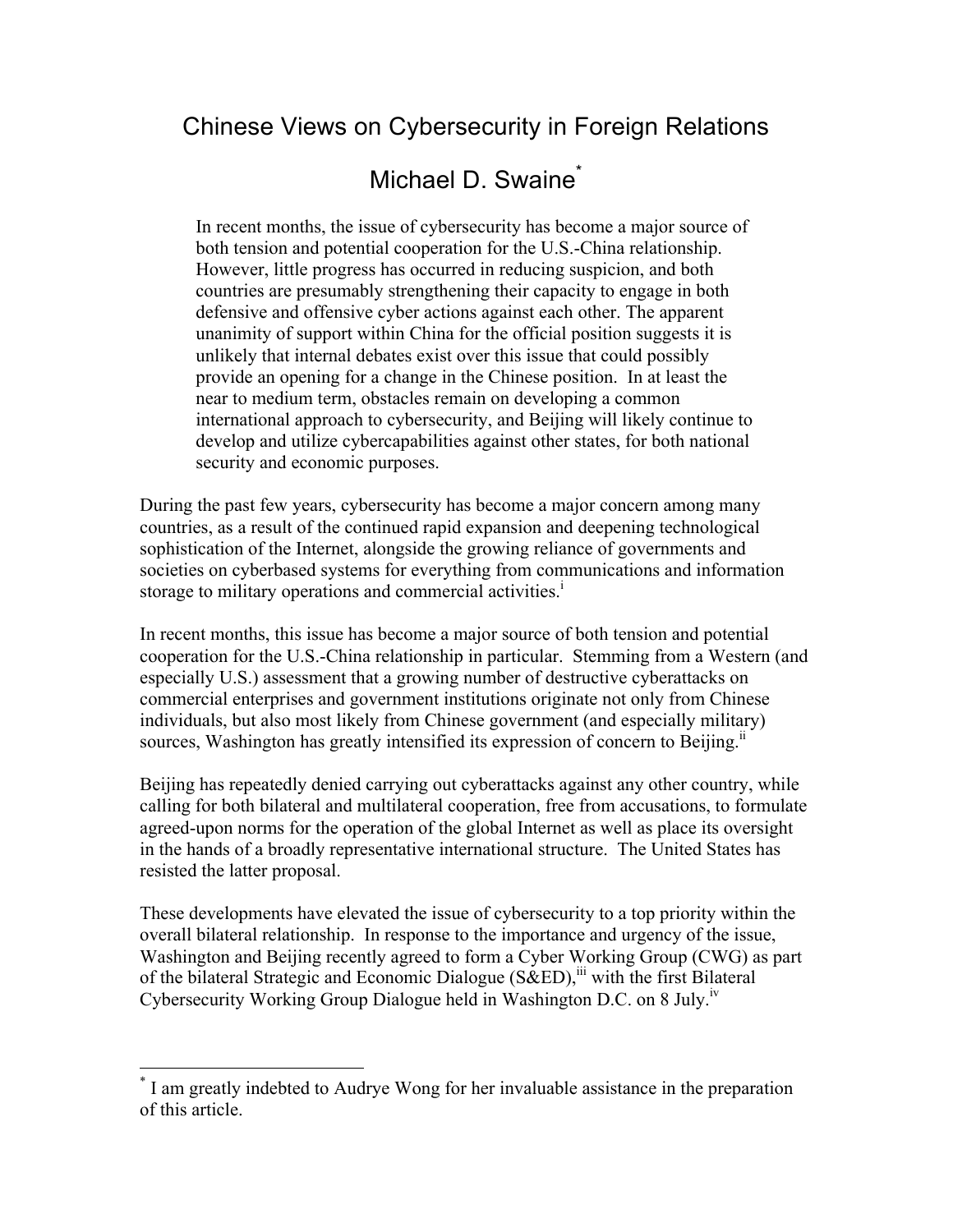Thus far, however, little progress has occurred in reducing suspicion and developing cooperation in this area. To the contrary, the United States and presumably China are strengthening their capacity to engage in both defensive and offensive cyber actions against each other, presenting the prospect of a cyber arms race while potentially intensifying the already high level of distrust between the two countries. $v$ 

To understand the challenges and opportunities presented to the Sino-U.S. relationship by the cybersecurity issue, it is important to examine in some detail the views, beliefs, and apparent assumptions of Chinese observers toward the subject. This article addresses Chinese thinking on four basic aspects of the issue:

#### *The Definition of Cybersecurity and the Challenge It Presents*

*The Cybersecurity Threat Posed by the United States and Other Countries*

*The Origins and Motives Behind Foreign Cybersecurity Threats*

#### *Chinese Preferences for Mitigating Cybersecurity Threats*

As they have in several previous editions of *CLM*, our examination of Chinese views on these topics will distinguish between three basic types of Chinese sources: authoritative; quasi-authoritative; and non-authoritative. $v_1$ 

For each area, particular attention is given to: a) the authoritative PRC government viewpoint (if publicly available); b) views toward the United States in particular; and c) any variations that might exist among Chinese commentators, in both substance and tone. The article addresses several specific questions: to what extent and in what manner do Chinese definitions of cybersecurity and Chinese views on the cybersecurity threat differ from those of the United States and other countries? How do Chinese sources respond to U.S. and Western accusations against China? In all these areas, can one discern any significant differences: among authoritative Chinese sources, between military and civilian sources (of all types), and among authoritative, quasi-authoritative, and nonauthoritative sources in general?

The article concludes with a summary and some implications for the future.

#### The Chinese Definition of Cybersecurity and the Challenge It Presents

Authoritative Chinese sources do not provide a detailed definition of cybersecurity and the challenge it poses. PRC government statements largely refer in general terms to the growth of the Internet, the increasing dependence of many nations on cyberbased activities, the potential dangers posed by cyberbased attacks or incursions, and the need for governments to provide more supervision over the Internet.<sup>Vii</sup>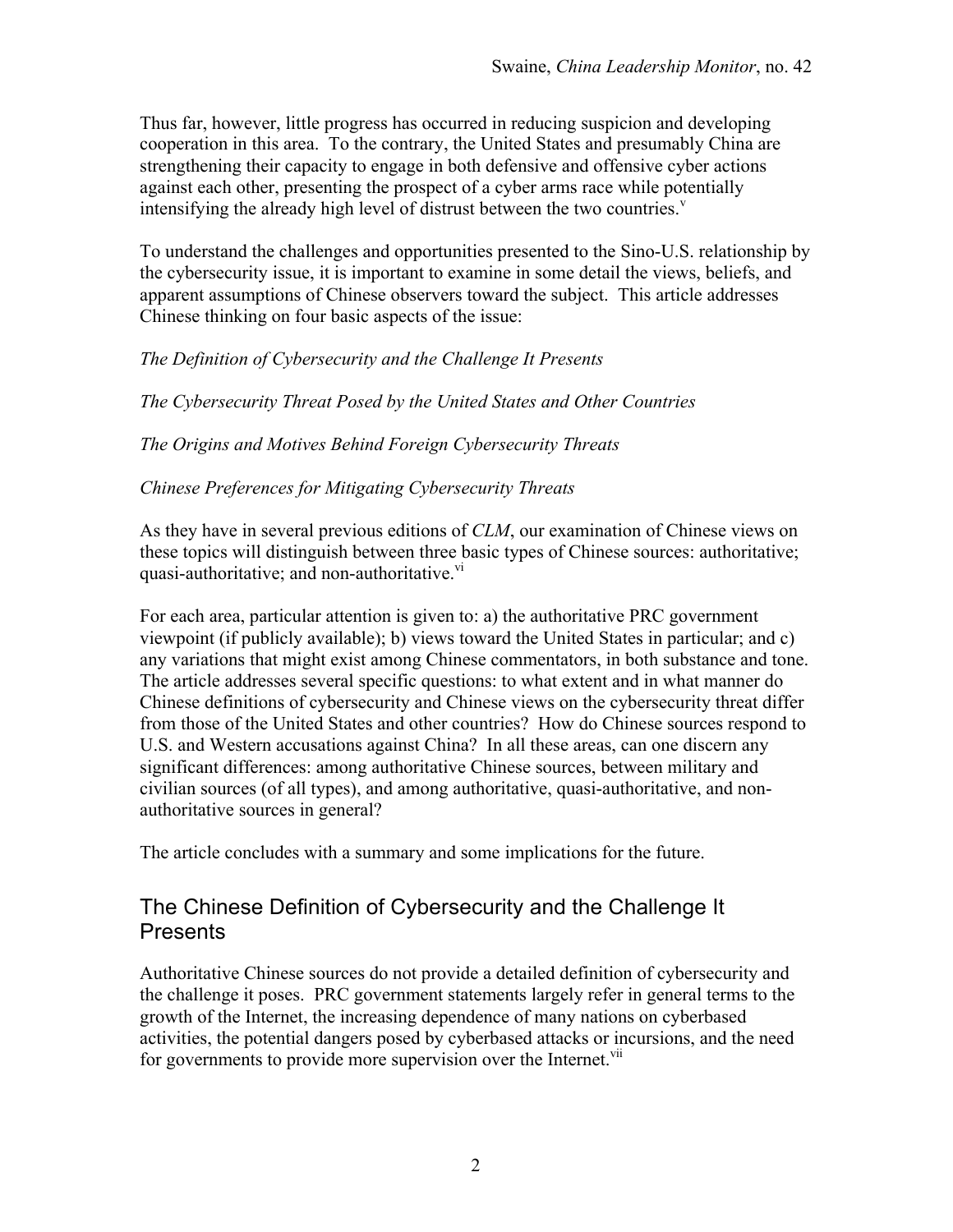Nonetheless, such general statements, combined with the more detailed discussion of such issues appearing in non-authoritative sources, suggest that most Chinese conceive of cybersecurity in a similar manner to observers in other countries. That is, it involves the protection of the Internet against harmful activities directed against or having the effect of undermining national security or commercial, social, and individual interests. Such interests include the capacity of the state to defend itself and society, the ability to compete fairly and productively in the national and global economic order, the preservation of social norms, and the privacy and security of the individual citizen.

Most Chinese have the same concerns as much of the rest of the world about harmful cyberactivities, including: efforts to crash, slow, or paralyze vital cyberbased infrastructure; the promulgation of information or images harmful to the polity, society, or the economy (such as pornography, false or misleading commercial information, and the advocacy of violent political revolution); espionage; the theft of proprietary commercial data or information; and specific actions designed to weaken the capacity of the state to defend itself through military and other means.<sup>viii</sup> Thus, both authoritative and other Chinese observers believe that "cyber security is an international . . . issue and hacker attack is a common challenge facing the whole world."<sup>ix</sup>

The Chinese also seem to agree with observers in other countries that cybersecurity is a particularly challenging issue because of the technical characteristics of the Internet and the growing presence of cybercrimes and other forms of dangerous behavior. As Zhong Sheng states: "[the Internet is] transnational and anonymous; it involves multiple fields and multiple agencies; there is a coexistence of hardware and software; there is an overlap of the virtual world and reality."

Both Ministry of Foreign Affairs and Ministry of Defense officials repeatedly state that "China is a major victim of hacker attacks."xi Various Chinese sources provide data on the scope of the cyber problem confronting China, but the Chinese military in particular has cited statistics on the number of cyberattacks on its systems, in large part to rebut foreign (and especially U.S.) accusations that the PLA is conducting huge numbers of attacks on others (see below).<sup>xii</sup>

In response to such threats, and the overall security challenge presented by cyberactivities, authoritative Chinese sources repeatedly declare:

The Chinese Government always opposes and strictly prohibits any illegal criminal activity by hackers. The Chinese law stipulates unequivocally that those who commit cyber crimes should undertake criminal liability in accordance with the Criminal Law of the People's Republic of China.<sup>xiii</sup>

Beyond such general concerns, the PRC regime, and many interested Chinese observers, place a particularly strong emphasis on the challenges posed by cyberactivities that threaten existing domestic social and political norms or values (such as the dissemination of false rumors) as well as the sovereignty of the nation-state. In particular, many nonauthoritative sources, both civilian and especially military, introduce the concept of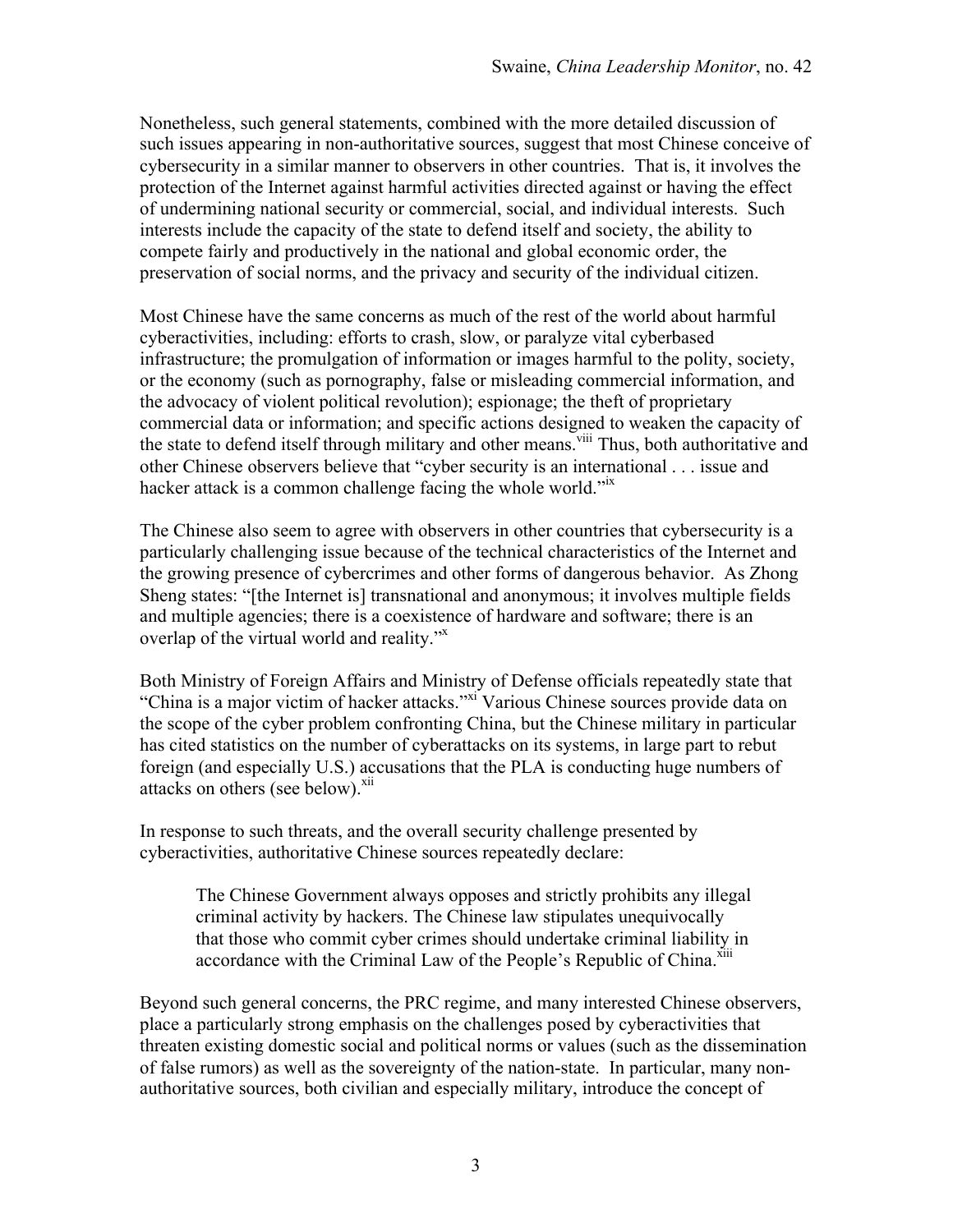sovereign, "virtual territory" on the Internet (termed "cyber sovereignty" by some Chinese sources), $\frac{xiv}{y}$  and advocate the need for a government to identify the boundaries of such territory and protect it against cyberbased threats.<sup>xv</sup>

To support their contention that the Internet poses a major threat to the sovereign authority of nation-states, non-authoritative Chinese sources frequently cite the disruptive impact on Middle Eastern governments of social networking websites such as Twitter, as well as various blogging websites. The supposedly negative impact of such activities in the aftermath of the Iranian presidential elections is often offered as a specific example.<sup>xvi</sup>

Such a viewpoint leads to a more state-centric orientation toward cybersecurity than is the case in Western democratic nations. As an article in *People's Daily* states: "It is a crucial test for countries around the world to bring the use of internet into line with state administration, timely and effectively collect and analyze online diplomatic data as well as make diplomatic decisions with consideration to cyber opinions."<sup>xvii</sup> Another observer asserts that "[i]t has become a consensus worldwide that government should play the role of the Internet "administrator" and set examples in Internet governance because it possesses the most management resources and management tools."<sup>xviii</sup>

This viewpoint reflects to a great extent the long-standing and strong Chinese concern with social disorder, along with the related need for a strong, supervisory state to uphold societal norms and preserve social harmony.<sup>xix</sup> It also undoubtedly reflects the acute sensitivity of the PRC regime to the potential threats posed by any "unregulated" activity.

Both authoritative and non-authoritative Chinese sources (and military sources in particular) thus identify cyberspace as a non-traditional yet critical national security interest. For example, one Academy of Military Science (AMS) researcher states: "The strategic significance of the Internet lies in the fact that it has become an effective tool that breaks national boundaries, communicates information worldwide, and influences international and domestic affairs."<sup>xx</sup>

While stating opposition to cyberattacks and highlighting the defense of sovereign "virtual territory," many non-authoritative civilian and military Chinese sources acknowledge that China's cyberinfrastructure and internet laws are vulnerable and weak compared to those of other countries, and that it is difficult to identify the boundaries that require protection.<sup>xxi</sup> Moreover, non-authoritative sources repeatedly assert that China is highly vulnerable to cyberattacks because it relies primarily on developed countries—and especially the United States—for core network technologies.<sup>xxii</sup>

In response to largely Western criticisms that a state-centric approach to Internet administration will lead to efforts to curtail freedom of speech and other individual liberties, a non-authoritative Chinese observer argues that:

The government management of the Internet mainly aims to monitor harmful information, crack down on cyber crimes, maintain order in the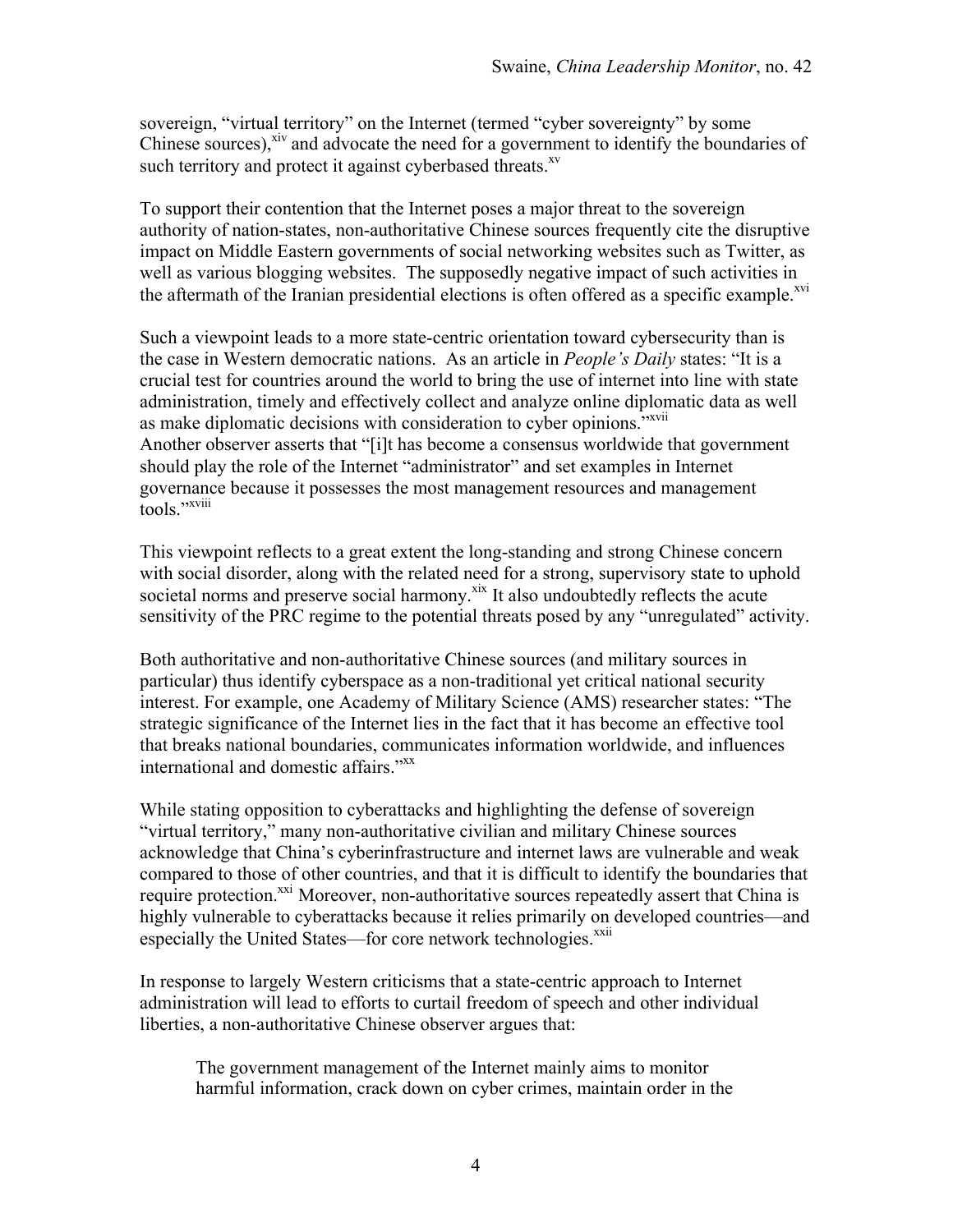cyber world as well as fill the network gap, lift information use efficiency and bring more people the convenience of the Internet.<sup>xxiii</sup>

At the same time, the same source, along with many other Chinese sources, authoritative and otherwise, also asserts that "freedom on the internet is . . . subject to laws and morality.<sup>"xxiv</sup> Although largely unobjectionable as a general standard for Internet behavior, for many Chinese, and especially for authoritative and quasi-authoritative observers, such a notion involves a more direct, activist, and ideological role for government than most Western observers would countenance. As one observer in the *Liberation Army Daily* (LAD) opined, "raising the ideological and moral standard of the citizens [is] a basic standard for achieving the unification of cyber freedom and cyber self-discipline."<sup>xxv</sup>

For these Chinese observers, the "ideological" dimension of cybersecurity usually refers to the defense and expansion of "socialist ideology and culture." Both civilian and military officials and observers assert that to protect China's sovereignty and the authority of the PRC government, the Internet in China must reflect socialist "cyber culture" and resist "ideological infiltration and political instigation."<sup>xxvi</sup>

Authoritative Chinese sources do not present such a clear and detailed description of the ideological and regime-oriented dimensions of Internet supervision. For example, while declaring that China supports freedom of speech and the free exchange of information on the Internet, former Foreign Minister Yang Jiechi points out that "there are different social systems in the world," and that Beijing needs to "do regulatory work according to law and according to what is in the best interest of China."<sup>xxvii</sup> Although Yang did not give specifics, it is highly likely that such "regulatory work" includes the type of ideological defense and advocacy as presented in the non-authoritative sources above.

Finally, in addressing the general issue of cybersecurity, many quasi- and nonauthoritative Chinese sources assert that U.S. dominance and de facto control over Internet technologies and the cyberinfrastructure is unfair, presenting a source of instability and potential danger for the global cybersystem. One non-authoritative Chinese observer asserts that the U.S. "enjoys global monopoly status in research and development in both software and hardware."xxviii

As evidence in support of such a viewpoint, many Chinese sources declare that 10 (or according to some Chinese observers, all) of the 13 so-called root servers essential to the function of the Internet are located in the United States.<sup>xxix</sup> One source also claims that "eighty percent of the worldwide Internet data transmission and processing occurs in the United States."<sup>xxx</sup>

A quasi-authoritative source states that "all root servers are under the unified control of ICANN (Internet Corporation for Assigned Names and Numbers), which has the mandate of the U.S. government. It is responsible for the management of Internet root name servers, domain name systems and IP addresses worldwide." According to this source, such supposed U.S. control "implies the right to control other countries' Internet presence and access."<sup>xxxxi</sup> Similarly, Hu Yanping, the founder and president of the China Internet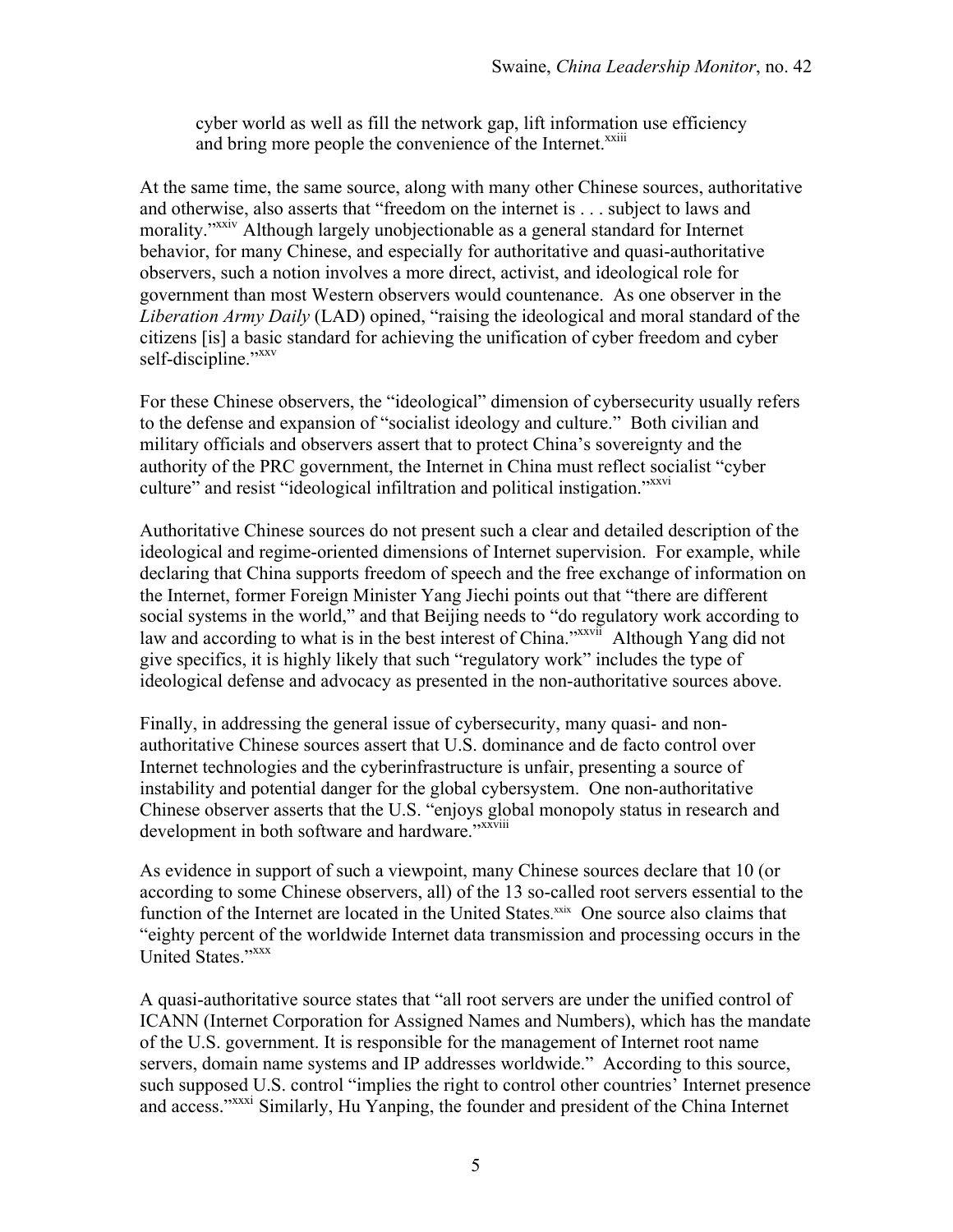Data Center and past editor of *China Internet Weekly*, asserts that, as a result of U.S. dominance over the Internet, "the Chinese Internet industry is running in the hands of the  $U.S.$ <sup>"xxxii</sup>

More ominously, according to some non-authoritative sources, such as Major General Wu Jianguo, the United States allegedly uses such technological advantages to "display its fist of hegemony everywhere," depriving others of sharing information on the Internet, creating backdoors in its software to facilitate hacking, and exporting inferior microchips.<sup>xxxiii</sup>

## The Cybersecurity Threat to China Posed by the United States and Other Countries

In general, authoritative Chinese sources do not publicly identify the United States government, much less Western governments in general, as the verifiable source of the major types of cybersecurity threats outlined above. While Foreign Ministry officials point out, "as far as we know, cyber attacks against China mainly originate from the U.S.<sup>"xxxiv</sup> (as indicated by the apparent location of the attacker's IP address), they also state, "we are keenly aware of the complexity of the Internet environment so we do not come to the conclusion that it is the U.S. institutions or individuals that have carried out the attacks."xxxv Authoritative military sources have echoed this view, asserting that, because cyberattacks are "transnational, anonymous, and deceptive," often percolating IP addresses, "we do not point fingers at the United States." xxxvi

Similarly, quasi-authoritative sources such as Zhong Sheng state: "Even though these data show, from the technical angle, the situation of cyber attacks on China from the United States, relevant quarters in China have never made any simplistic assumptions and accusations regarding the source of attack, which is worlds apart from the U.S. side's attitude. The reason why China acts this way is that the openness of the Internet has determined that hacking attacks know no national boundaries and we cannot hold that U.S. hackers have launched an attack just because we see the IP address of the source of attack is in the United States; otherwise, the argument obviously would be less than professional."xxxvii

That said, in describing the supposedly many cyberattacks undertaken against Chinese military websites, Defense Ministry officials have on occasion explicitly stated that many such attacks "originated from the U.S.," thus contradicting the Chinese claim that it is impossible to determine with certainty the origin of attacks.<sup>xxxviii</sup>

In fact, many authoritative, quasi-authoritative, and non-authoritative Chinese sources assert that the United States is the source of a large number (indeed, a majority, according to some sources) of cyberattacks on China, based on the IP address of the attacker. For example, a Foreign Ministry spokesperson, in listing the numbers of cyberattacks China suffered in 2012, stated: "Attacks originating from the United States rank the first among these hackings."xxxix Perhaps this apparent contradiction reflects a Chinese distinction between cyberattacks originating in the U.S. and attacks made by the U.S. government.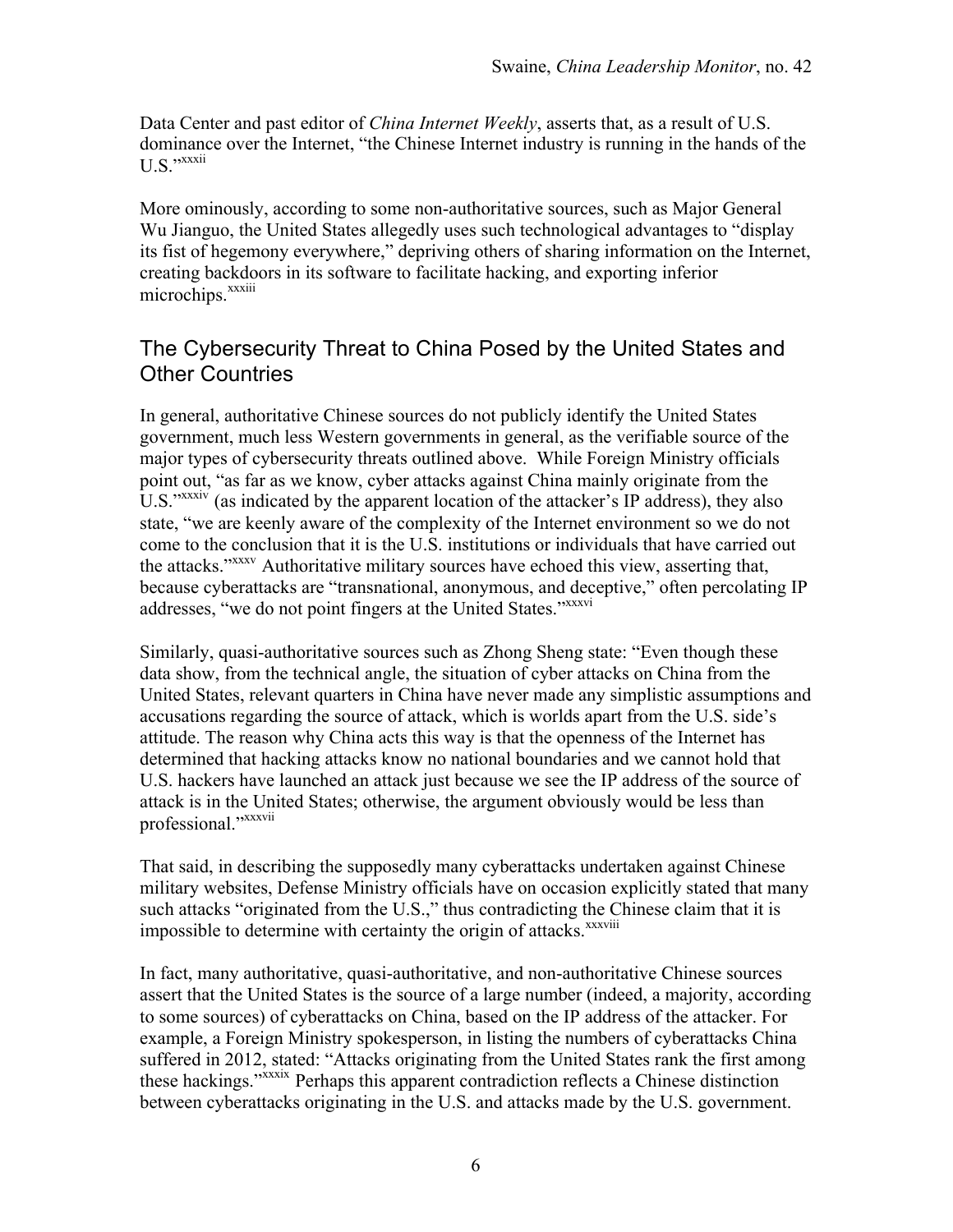Yet the supposed unreliability of IP addresses should presumably apply equally in both cases.

Many Chinese sources regard Western and U.S. accusations that China engages in numerous cyberactivities against other countries as a sort of threat to China. They consistently and vehemently deny such accusations as groundless, fraudulent, unsubstantiated, and hence unprofessional (usually by asserting the above-outlined problems involved in identifying the source of attacks), while repeating the claim that China is opposed to all hacking and other forms of cyberattacks. $X<sup>1</sup>$ 

At the same time, authoritative, quasi-authoritative, and non-authoritative Chinese sources also charge the United States with pursuing a double standard by accusing others of cyberattacks while conducting cyberespionage itself (as confirmed by the Snowden leaks of the U.S. Prism program, termed "Prism gate" by many Chinese). In addition, some sources claim that Western accusations blacken China's image and obstruct efforts to develop a common approach against cyberattacks.

Foreign Ministry officials are generally less direct and critical in presenting this viewpoint than their Defense Ministry counterparts. Statements by the former – almost always in response to press questions – are essentially similar to the following reply by Foreign Ministry spokesperson Hua Chunying at a press conference, that "taking a double standard on cyber security does not help solve the issue" while expressing the hope that "both sides could take an even-tempered, level-headed and objective approach to the issue, build up understanding and trust and enhance cooperation through dialogue and communication so as to jointly build a peaceful, secure, open and cooperative cyberspace."<sup>xli</sup>

In partial contrast, Defense Ministry officials state that "Prism gate" "reflects the real face and hypocritical deeds of a certain country [read the United States] . . . This kind of double standard of taking advantage of advanced information technology to seek selfish gains on the one hand while making unfounded allegations against other countries is not conducive to peace and stability in cyberspace."<sup>xlii</sup>

Quasi-authoritative sources are more direct in their criticism of the United States. Though avoiding outright accusations that the U.S. government engages in large-scale cyberattacks against China, such sources claim that American support for "internet freedom" is used to facilitate intervention in the politics of other countries while also serving to consolidate "the cyberhegemony of the United States."<sup>xliii</sup>

The "double standard" charge against the United States is echoed, with even greater stridency, in many non-authoritative Chinese sources, especially those appearing in military media such as the *Liberation Army Daily* or those penned by military scholars and analysts.<sup>xliv</sup>

Some non-authoritative military sources describe the U.S. approach as a "so-called dual strategy": "On the one hand, it uses so-called 'cyber freedom' as an important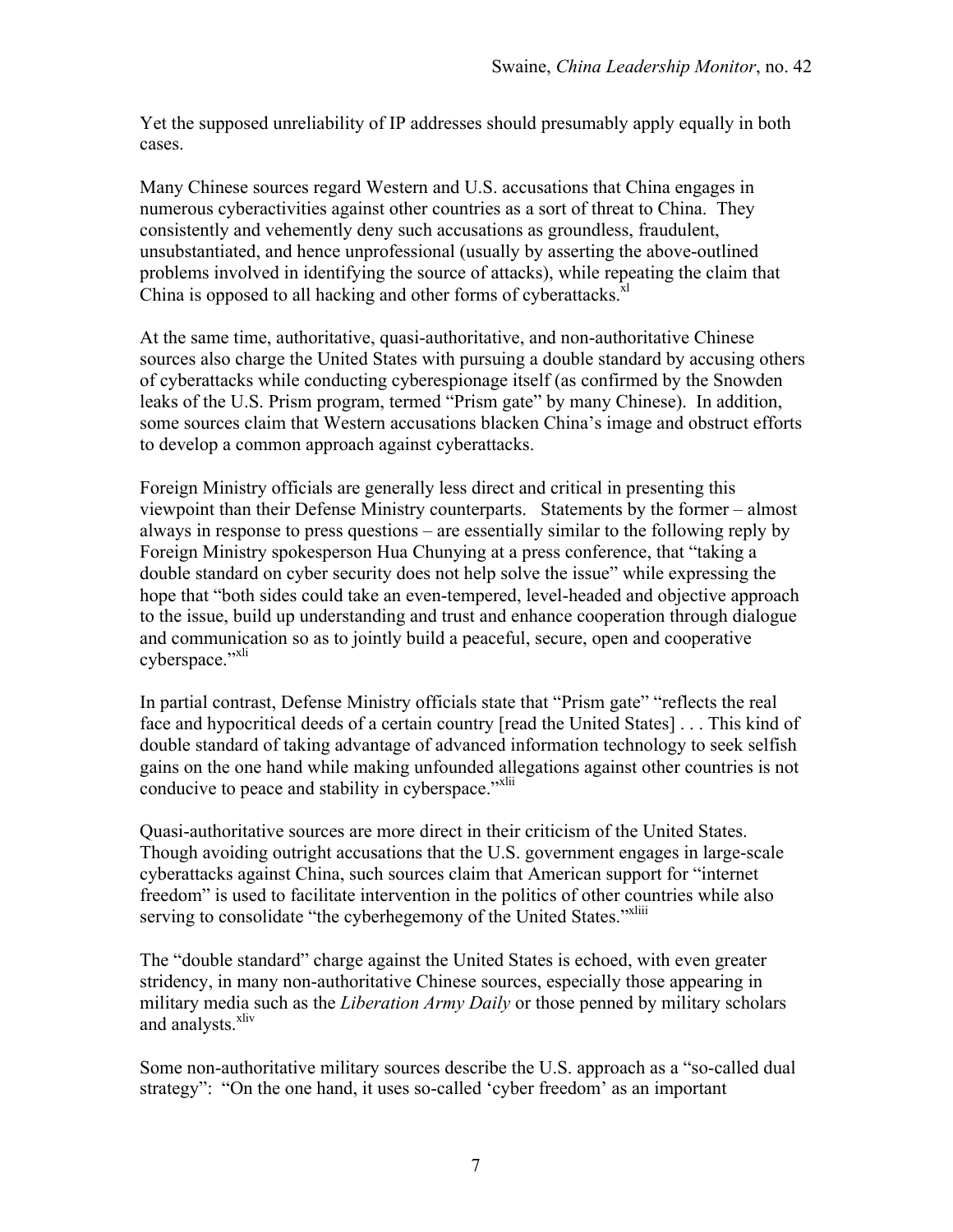supplemental means for U.S. global diplomacy, and on the other, it uses 'cyber security' to suppress competitors and maintain U.S. security. However, such a strategy means that other nations must 'open wide the gate' to their Internets, while the United States can wear the tall hat of 'protecting national security' and use means such as strangling 'WikiLeaks' to close the 'gate' to their own Internet."xlv

Finally, in response to Washington's explanation that its cybersurveillance activities only apply to foreigners, one AMS scholar further highlights how it indicates that while "the privacy right of the American people is treated with due respect . . . that of the people of other countries is not as important."<sup>xlvi</sup>

In addition to the above perceived cyberthreats posed to China by the United States (and other Western countries), a wide array of primarily quasi- and non-authoritative Chinese sources also allege that, by developing the means to conduct offensive cyberwarfare, the U.S. is militarizing cyberspace and prompting an international cyber arms race, thereby undermining efforts to increase cybersecurity and aggravating Sino-U.S. relations.

Among authoritative sources, the few discussions of the threat posed by U.S. cyberwarfare are primarily found among military sources. For example, a Defense Ministry spokesperson reportedly stated that U.S. plans to enlarge the size of its cyberwarfare force, make cyberwarfare rules, and "adopt a preemptive cyber attack policy" are "not conducive to the joint efforts of the international community to enhance network security."xlvii

Quasi- and non-authoritative Chinese military and civilian sources (but especially the former) are far more numerous, and go further, in accusing "certain countries" or in some instances explicitly the West—not least the United States—of developing the notion of cyberwarfare as a new means of threatening other nations. Such sources view the United States as having first militarized the Internet through the introduction of the concept of cyberwarfare, as well as the development of a cyberwarfare strategy and specific cyberweapons.<sup>xlviii</sup>

Zhong Sheng provides a typical example of this argument in a February 2013 article. The author(s) state(s):

certain countries are now speeding up the development of cyber war forces, seeking military superiority in cyberspace, giving impetus to applying armed conflict methods in cyberspace, and drawing up cyber warfare rules in disguised fashion, with the result that the risk of military conflict in cyberspace is continuing to grow, posing an increasingly obvious threat to national security and international peace.xlix

The author(s) take aim specifically at the United States elsewhere in the article, stating:

The United States ought to clearly understand that taking the lead in developing cyber warfare capability and pursuing absolute military superiority will trigger a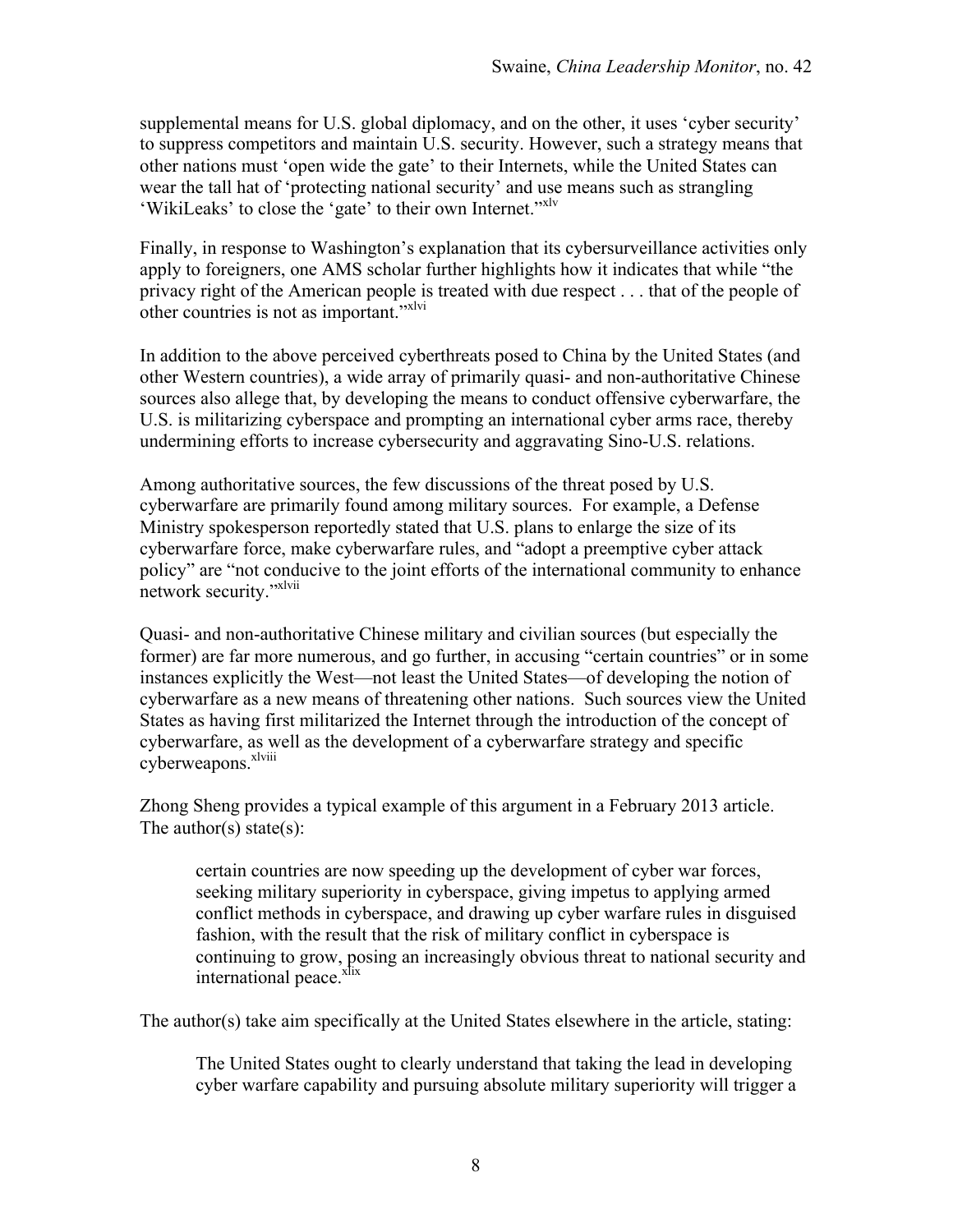cyberspace arms race and military conflict, and this could cause unforeseeable disastrous consequences for human society.

The author(s) add that, given the United States' own high reliance on computer-based information systems, "engaging in cyber war is not in America's own interests."<sup>1</sup> An article appearing in *People's Daily* makes the same point, somewhat ominously asserting that U.S. dependence on cybersystems could "leave the country more vulnerable and turn out to be the lower-hanging fruit in the face of cyber attacks.<sup>"li</sup>

In criticizing the United States, some non-authoritative Chinese sources raise questions regarding the feasibility and reliability of any cyberwarfare doctrine or set of weapons. For example, one military analyst asks several basic questions: how does one define and identify a cyberattack? At what point does it constitute something equivalent to a conventional military attack, requiring a military response of some sort? How can one identify with certainty the source of the attack? And what rules or procedures would prevent unwanted collateral damage to innocents?<sup>lii</sup>

Despite such complications, the supposedly dire threats presented by Washington's alleged militarization of cyberspace prompt many Chinese observers (and in particular military analysts) to assert that China and other countries have no choice but to respond, in order to protect themselves, by acquiring cyberwarfare capabilities of their own. As one observer states: "Now that a rising number of militaries are setting up cyber warfare commands to protect their national interests, it is natural for the People's Liberation Army to catch up and launch a similar command responsible for defending China's cyber security."<sup>liii</sup>

One very authoritative military source, the most recent PRC Ministry of Defense "Defense White Paper 2012," clearly states an intention to defend China's cyberspace, stating that the goal of China's national defense efforts is (among other things) to:

protect national maritime rights and interests and national security interests in outer space and cyber space. "We will not attack unless we are attacked; but we will surely counterattack if attacked." Following this principle, China will resolutely take all necessary measures to safeguard its national sovereignty and territorial integrity.<sup>liv</sup>

Several non-authoritative military sources explore in considerable detail the various dimensions and requirements of cyberwarfare.<sup>lv</sup> However, most Chinese sources characterize such responses as purely "defensive" efforts designed to counter or deter cyberwarfare attacks. The term "cyberdefense" is usually employed to describe the function of China's military-oriented cybercapabilities.<sup>lvi</sup>

To reinforce this notion, one authoritative military spokesperson has declared that "China does not have any soldiers engaging in cyber warfare." He adds, in response to the announcement in May 2011 that the PLA had formed a "Cyber Blue Team" within the Guangzhou military region: "The inclusion of "blue teams" in Chinese military drills is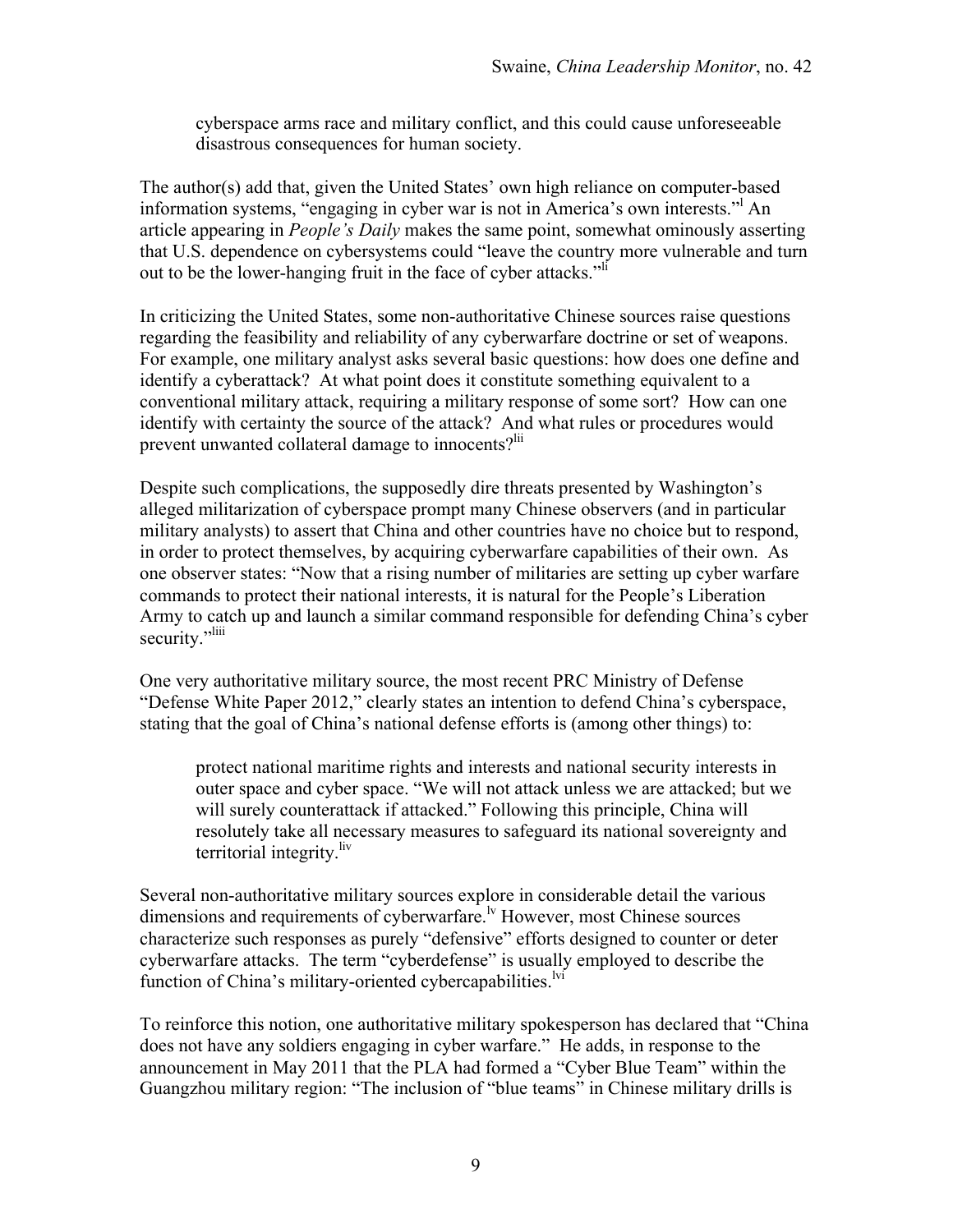done to enhance the country's ability to safeguard cyber security and is not related to conducting cyber attacks."<sup> $\overline{v}$ ivii Other analysts similarly assert, in response to criticism that</sup> the PLA's cybersystems include offensive capabilities, that China's blue teams "are not hackers."<sup>lviii</sup>

## The Origins and Motives Behind Foreign Cybersecurity Threats

As suggested above, the vast majority of Chinese commentary on the origins and motives of the cybersecurity threats confronting China focuses on the actions of the United States. In the realm of military and national security, these sources contain a multitude of different variations on a single general theme: Washington is using cybertechnology and developing cyberwarfare capabilities to undermine or overthrow nations it opposes, justify cyberattacks in the name of national security, and thereby support its efforts to maintain global hegemony.

An explicit emphasis on sustaining U.S. hegemony as a motive for Washington's actions, common to Chinese analysis of many aspects of U.S. foreign and defense policy, is in this instance found only in quasi- and non-authoritative sources, as far as we can discern. Authoritative sources are more circumspect and vague. In one instance, responding to a press query on the Snowden leaks detailing U.S. intrusion into Chinese cybernetworks, a Foreign Ministry spokesperson states: "We believe that what we need in cyber space are rules and cooperation rather than war or hegemony."lix In other instances, both Foreign and Defense Ministry spokespersons state, in response to press queries, that U.S. or U.S. government–related allegations of Chinese cyberattacks are "driven by ulterior motives," and constitute interference in China's internal affairs, as a result of a "Cold War mentality."<sup>1x</sup>

Probably the most explicit authoritative reference to U.S. motives occurs in the economic realm. For example, when asked to comment on U.S. congressional legislation requiring government agencies to make a formal assessment of "cyber-espionage or sabotage" risk when considering purchase of information technology systems from China, a Foreign Ministry spokesperson states that the legislation uses cybersecurity as "an excuse to take discriminatory steps against Chinese companies."<sup>IXI</sup>

Quasi-authoritative sources are far more direct and critical. Most focus on U.S. motives behind the development of cyberwarfare capabilities. There have been several accusations of Chinese hacking attacks on the United States in recent Pentagon reports on the Chinese military, <sup>kii</sup> as well as a February 2013 report by Mandiant, a U.S.-based information security company, describing the massive and widespread cyberattacks on the U.S. and other powers and on commercial entities, allegedly conducted by a Chinese organization termed PLA Unit 61398 based near Shanghai.<sup>Ixiii</sup> In response, Zhong Sheng argues that "the intention is to have justification for the U.S. launch of cyberattacks," "put a cloak of legality on its 'preemptive strike' strategy in cyber warfare," and "gain spending support and international law grounds, and [reverse] its negative international image of sabotaging cyberspace peace." All such actions are purportedly done to maintain U.S. hegemony. ${}^{\text{lxi}\bar{\text{v}}}$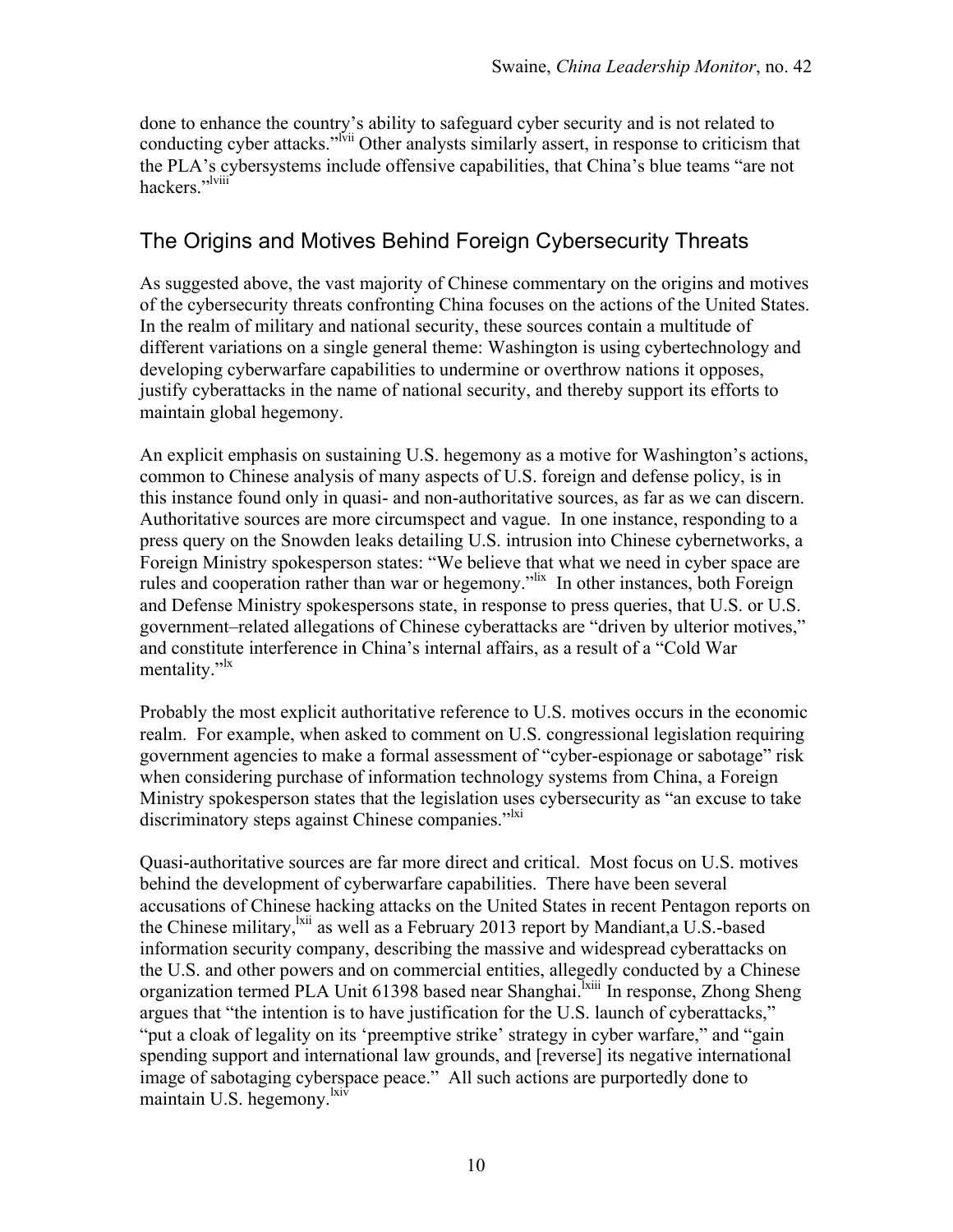Similar but more detailed and disparaging arguments are most commonly found in nonauthoritative sources. A typical refrain, in this case contained in a *Liberation Army Daily* article, asserts that "the United States is trying to solely seize the hegemonic status in global cyberspace and also dominate the formulation of the rules of the game for cyber warfare through a series of strategic measures, thus capturing the commanding height of future cyber warfare."<sup>lxv</sup>

Non-authoritative sources make a clear connection between the above argument of U.S. hegemony and the U.S. accusation that China engages in cyberattacks, asserting that the latter is part of the overall "China threat theory" espoused by Washington and others to justify their containment strategy against China and sustain large defense budgets, and hence U.S superiority.<sup>lxvi</sup>

Unsurprisingly, this argument is also linked to the economic domain. In responding to accusations that the PRC government and others in China engage in large-scale attacks on commercial entities, non-authoritative sources assert that the United States and U.S. backed companies are motivated by efforts to weaken China as an economic competitor, facilitate trade protectionism, levy more technology restrictions on China, protect commercial software interests, compensate for U.S. economic losses, and generate business for U.S. corporations.<sup>lxvii</sup>

## Chinese Preferences for Mitigating Cybersecurity Threats

In addition to portraying China as a victim of cyberattacks and making blanket denials of any Chinese involvement in cyberattacks on others, authoritative sources most often address the issue of how best to deal with the growing cybersecurity problem. In this regard, Foreign Ministry sources repeatedly offer variations of the following two related statements:

China stands ready to work with the international community including the U.S. to carry out constructive dialogues and cooperation in the principles of mutual respect and trust so as to jointly safeguard "peace, security, openness and cooperation" of the cyberspace.<sup>lxviii</sup>

and

The United Nations, we believe, is the most appropriate forum for deliberation and formulation of . . . international norms and rules on information and cyber-space security.<sup>lxix</sup>

According to authoritative sources, such a broad, UN-structured international effort to formulate norms and rules should begin with the development of "a code of conduct of responsible countries for cybersecurity."<sup>Ixx</sup> To this end, in 2011, China, along with Russia, Tajikistan, and Uzbekistan, submitted to the United Nations a draft International Code of Conduct for Information Security, which Zhong Sheng claims is "the first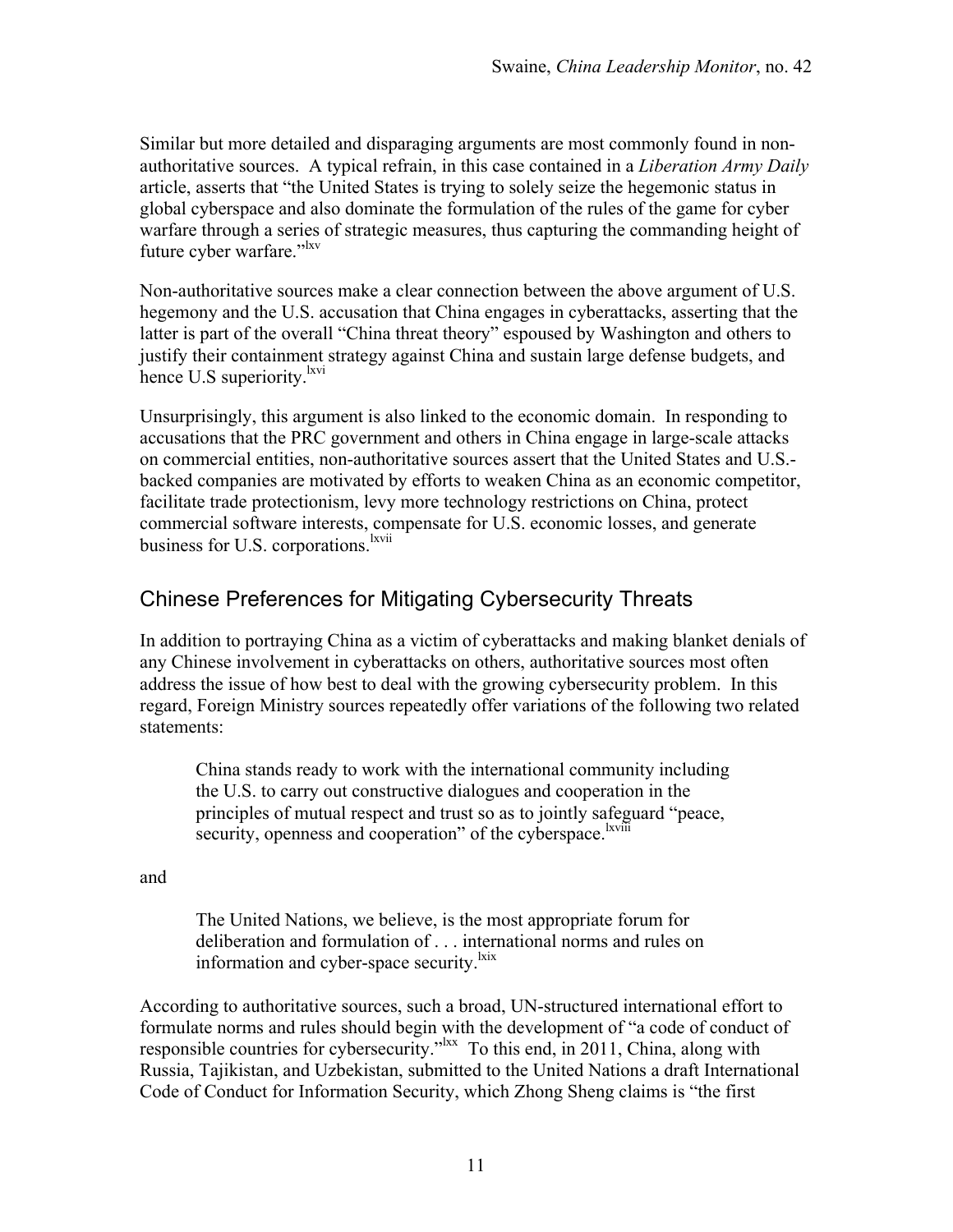relatively comprehensive, systematic document of rules in the field."<sup>Ixxi</sup> Such a code would in turn presumably lay the foundation for the "establishment of a fair, democratic and transparent internet management mechanism," according to former Foreign Minister Yang Jiechi.<sup>lxxii</sup> In support of this effort, the Chinese Foreign Ministry recently set up a "cyber affairs office" to coordinate diplomatic activities regarding cyberaffairs.<sup>1xxiii</sup>

As a major part of this undertaking, authoritative Chinese sources also stress the need to work bilaterally with key actors such as the United States. Through such mechanisms as the annual China-U.S. Forum on the Internet Industry and the recently created Cyber Working Group under the framework of the S&ED, Beijing and Washington should "respect and accommodate the other side's concerns and jointly pursue cooperation through frank exchanges and dialogue." Specifically, according to one authoritative source, the two countries should "make use of the existing cooperative mechanism to provide each other with judicial assistance as they crack down on hacking, phishing, and other Internet crime, and regularly exchange views on the maintenance of cyber security…and step up consultations on such important issues as the equitable utilization of global Internet resources, the formulation of rules for the governance of cyberspace, and the control of a cyber arms race."<sup>Ixxiv</sup>

Quasi- and non-authoritative sources generally echo the above statements, emphasizing the need to cooperate under the auspices of the UN to develop a common set of norms and regulations governing the Internet.<sup>1xxv</sup> However, many sources go beyond such general statements in support of official PRC policy, arguing that: a) the notion of "cyber sovereignty" should constitute a key principle guiding the establishment of common norms; and b) such an international effort should oppose the militarization of cyberspace and ultimately end the allegedly unjust and threatening pattern of U.S. dominance over the Internet.<sup>lxxvi</sup> Several non-authoritative sources criticize the United States, either directly or indirectly, for taking advantage of the absence of international norms and regulations to, in the words of one observer, "run amuck, to seek…political, economic, and military superiority over other countries, and to pursue...absolute security."<sup>IXXVII</sup>

Not all non-authoritative Chinese sources, however, take such a critical and in some cases hostile stance toward the United States. One source states that: "Instead of pointing fingers at each other, China and the U.S. need to get down to real business and find effective ways to crack down on cyber crimes, manage cyber conflicts, and consult each other on ways to construct the global norms of cyberspace."<sup>Ixxviii</sup> Another source suggests that "As long as joint efforts are made, it is completely possible that cyberspace will become a converging point of interests between China and the United States for expanding consensus and improving bilateral relations."<sup>Ixxix</sup> Such statements usually appear during a period of Sino-U.S. comity, when, for example, Xi Jinping is visiting the United States. Finally, several non-authoritative sources call for stronger PRC laws to govern the Internet, as part of the overall effort to develop a common approach in this area<sup>lxxx</sup>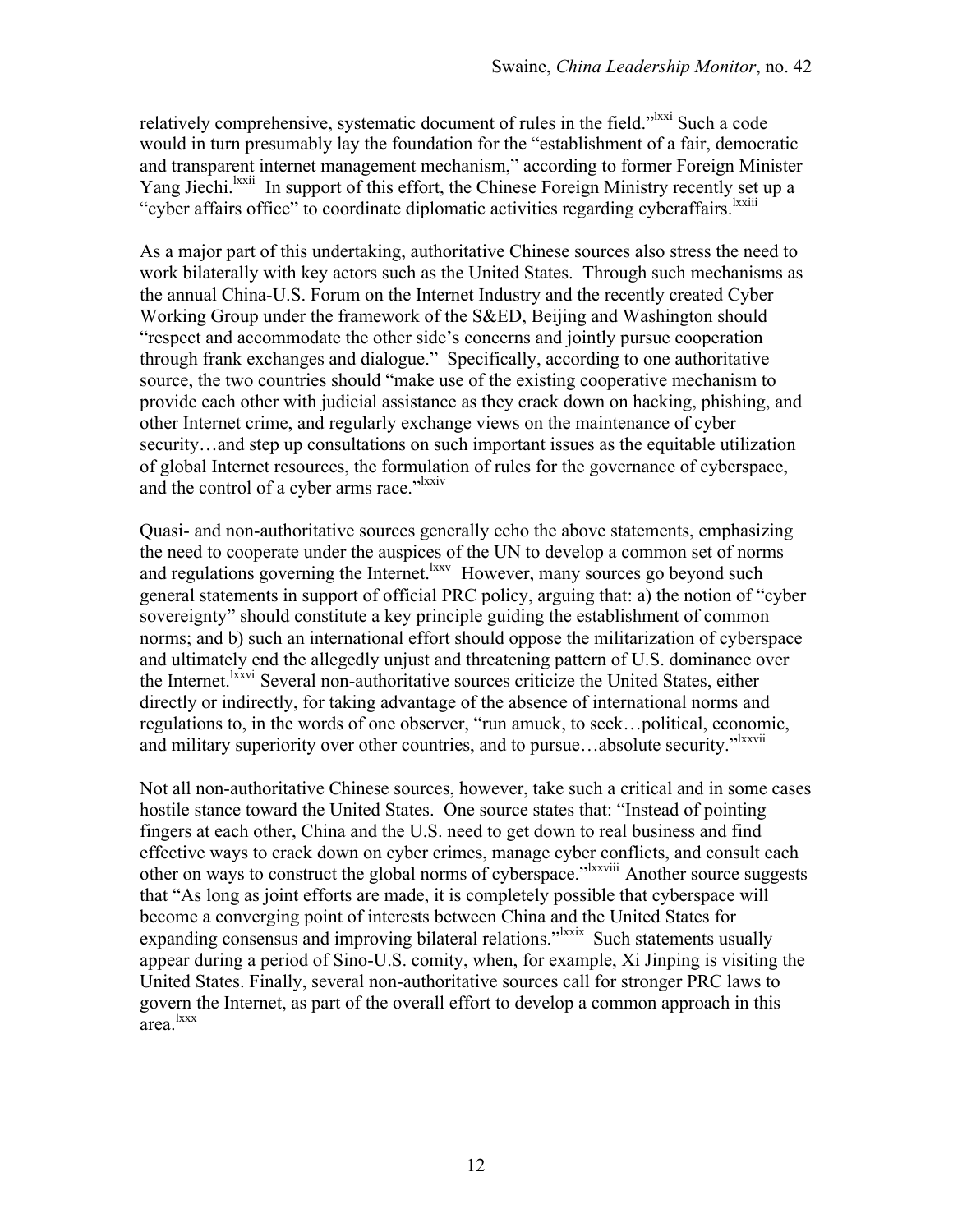## Conclusions and Observations

Several overall conclusions can be drawn from the above examination of Chinese views on cybersecurity. First, there is remarkable consistency across different types of sources (authoritative or otherwise, civilian and military) regarding the definition of cybersecurity, and the challenge that it presents. Authoritative sources, such as Foreign Ministry spokespersons and senior officials, offer only very general statements on these topics, while other sources provide much greater detail.

But all types of sources seem to agree that cyberspace is an increasingly critical realm relevant to the activities of the nation-state, various types of (especially governmental and commercial) organizations, and individual citizens around the world. Moreover, all interested Chinese seem to conclude that cybersecurity is thus a global problem encompassing threats to national security, economic development, and individual social, political, and moral rights. In addition, most Chinese, but especially military observers, seem to place a relatively high stress on the threat that cyberactivities pose to state sovereignty as well as the ability of the government to maintain order, ensure social stability, and keep the nation (and by implication the PRC regime) free from attacks, both domestic and foreign.<sup>lxxxi</sup>

In this regard, many Chinese view it as the duty of the government to take a highly activist role in supervising and controlling the Internet, and in defending China's "cyber sovereignty" against all threats. At the same time, many Chinese, and authoritative sources in particular, also stress the need for the international community as a whole to devise rules, norms, and structures that reinforce each nation's individual supervisory and enforcement mechanisms and processes. While many Chinese apparently think that such an undertaking should occur as a logical consequence of the dangers presented by the common threats to cybersecurity faced by all nations and societies, in fact China's approach (along with that of other authoritarian states) is more statist and interventionist than in the case of most if not all Western nations. And it is certainly more overtly oriented toward political and ideological objectives, such as the upholding of "socialist morality and culture."

This difference in approach toward the role of the state in cybersecurity arguably constitutes the most significant obstacle to efforts to develop a common international cyberregime or a set of rules and mechanisms to ensure cybersecurity. Western nations, including the United States, believe that governments should take a relatively low profile in supervising and ordering the Internet, preferring instead a "multi-stakeholder approach," as reflected in the existing ICANN process. This approach emphasizes the role of the private sector, civil society, academia, and other stakeholders, in contrast to a top-down model driven by intergovernmental decisions, whether via the UN or other entities.<sup>lxxxii</sup>

According to U.S. officials, international agreements on cyberbehavior should largely focus on maintaining as much freedom as possible, and avoid a "traditional top-down regulatory model" characterized by "rigid procedures, bureaucracy, and stalemate,"lxxxiii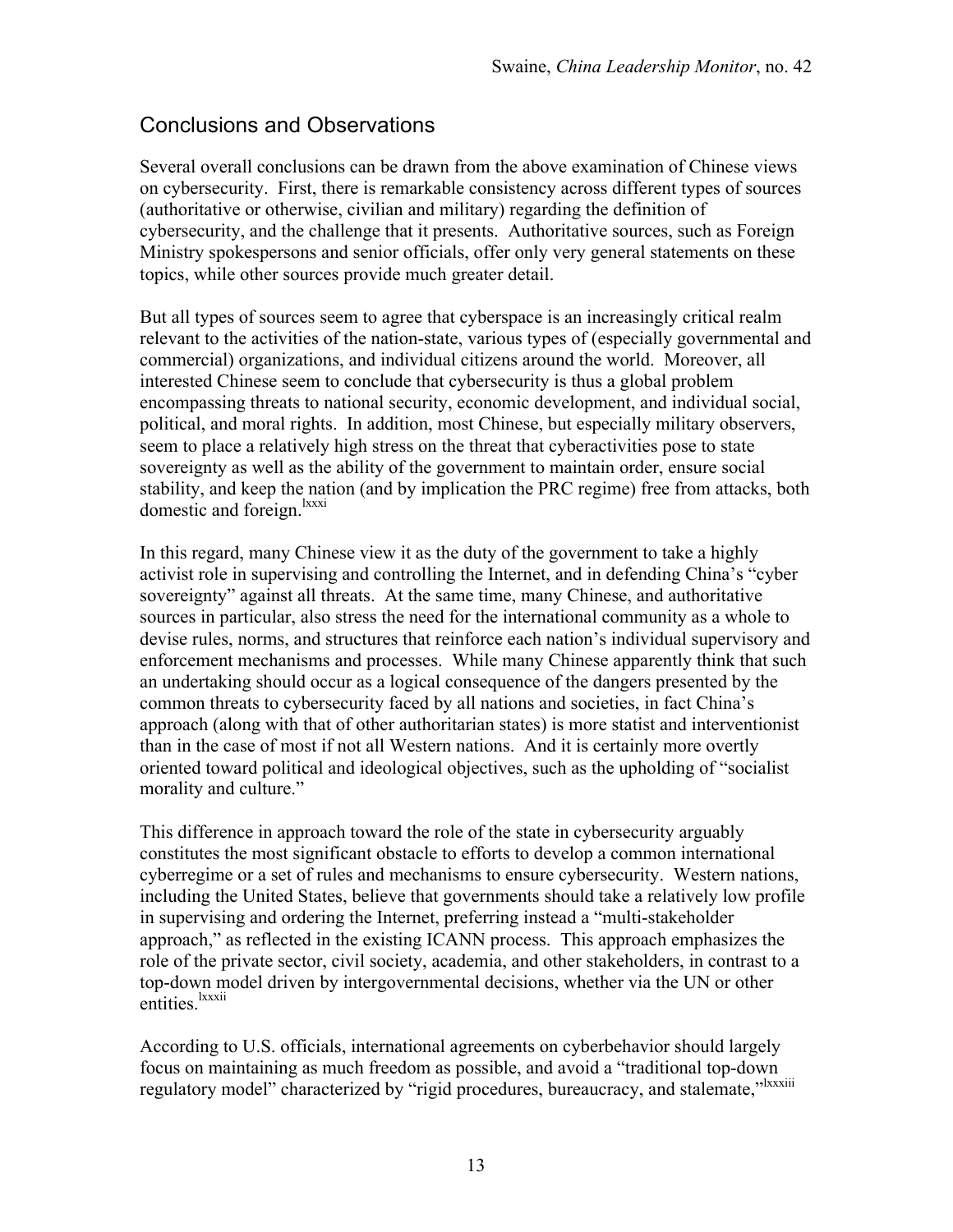while presumably remaining compliant with existing international and national criminal laws, including prohibitions against child pornography, theft, slander, and other types of images and speech that are usually deemed illegal by societies around the world.

Thus, the United States and other Western governments do not support apparent Chinese intentions to enshrine the concept of "cyber sovereignty" in international agreements, and to establish the UN as the supreme rule-making and supervisory entity over the global Internet. Washington and others fear that such a development would result in a highly statist and rigid international cyberregime that limits many activities deemed unacceptable by authoritarian but not democratic states (such as freedom of political speech), while additionally stifling commercial innovation. It is notable, but perhaps not surprising, that no nongovernmental (i.e., non-authoritative) Chinese sources that we can identify raise the danger to individual (and corporate) freedoms that might result from the mainstream Chinese approach to this complex problem.

Another area of consistency within the Chinese viewpoint concerns the nature of the threat posed to China by the United States and, to a much lesser degree, by other foreign states. While authoritative sources avoid naming those governments they believe pose cyberthreats to China, seeking to focus instead on the need to work together on a common problem, other types of sources almost invariably depict the United States as the major culprit in cyberbased efforts to keep China (and the rest of the world) subordinate, as Washington allegedly strives to maintain its global hegemony. As discussed in many previous editions of *CLM*, charges of hegemonic behavior by the United States are commonplace among Chinese analyses of foreign policy issues. The cyberrealm offers a particularly robust and multidimensional example of how such hegemonic behavior, supposedly the most typical of all American traits, is identified as motivating all sorts of actions, from using cyberspace to promote trade protectionism to providing a justification for preemptive conventional military attacks on China and other countries.

As indicated above, non-authoritative Chinese sources are particularly voluble and energetic in their criticism of the United States for four alleged sins related to its neverending search for hegemony: 1) the militarization of cyberspace; 2) the pursuit of a double standard in claiming cyberfreedom for itself while attacking or limiting such freedom for others; 3) engaging in completely groundless, destructive, and self-serving accusations against China; and 4) unfairly dominating the current global cybersystem.

In many of these areas, it is remarkable to note the degree to which many Chinese observers seem to deliver these criticisms without much, if any, real knowledge of how states behave and how the Internet operates—and in some cases in the face of evidence to the contrary. For example, Chinese sources seem to believe that if the United States had not chosen to embark on the development of a cyberwarfare capability, no other states would have done so. As indicated above, they assert that Beijing has been "forced" by U.S. actions to develop such a capability, although they stress that it is purely "defensive" and thus presumably lacks the capacity to attack other systems. As any military analyst can attest, it is extremely difficult to distinguish between offensive and defensive systems; in most cases, "offensive" capabilities are developed as an effective and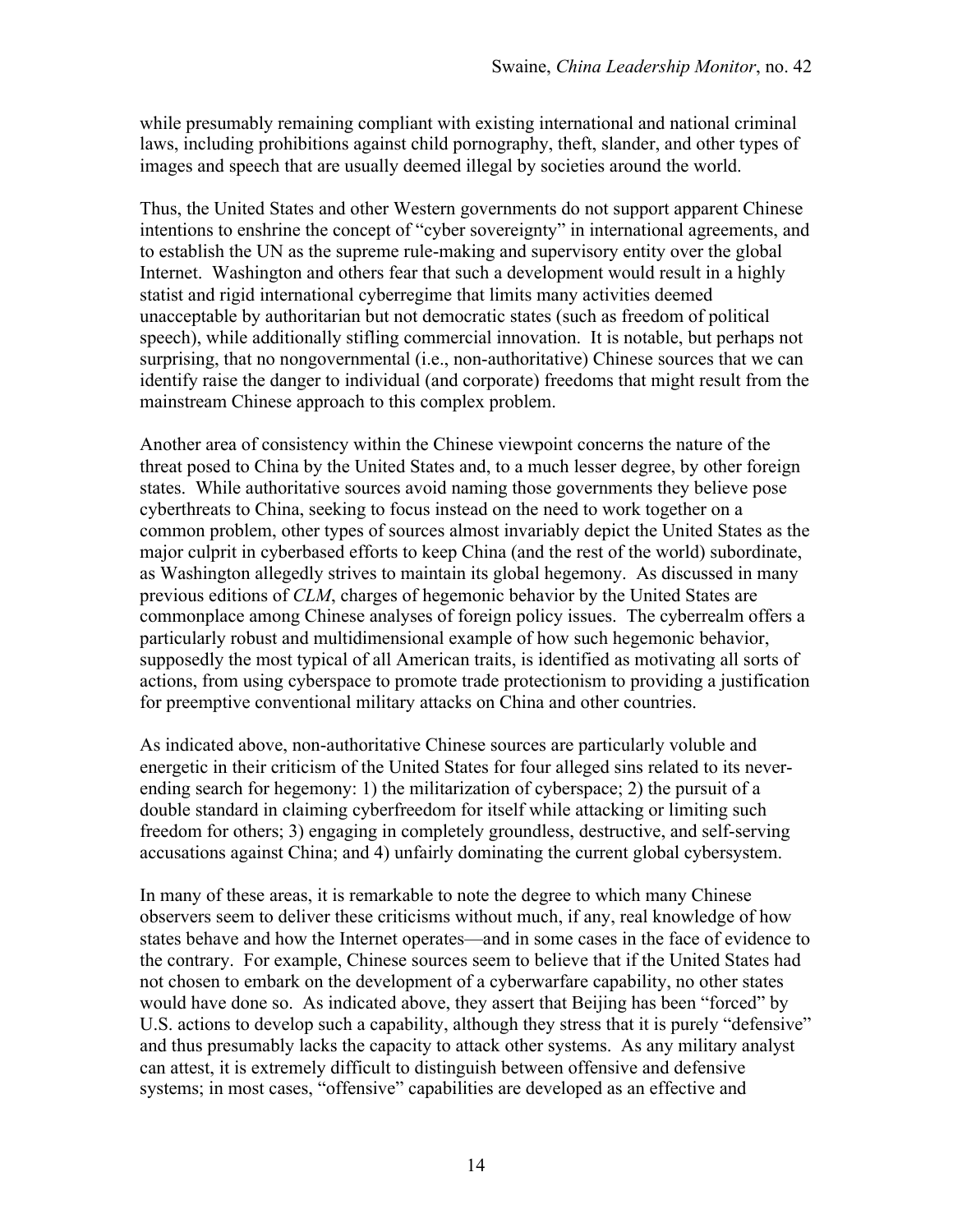necessary means of defense and deterrence. To imply that no government (and China in particular) would have done this, absent U.S. efforts, is highly problematic.

Consistent with the stress on the possession of purely "defensive" systems, all Chinese sources insist, often vehemently, that American accusations of Chinese government (and in particular military) intrusions and attacks against both government and private (largely commercial) computer systems lack any credible evidence, and probably harbor "ulterior motives." The categorical and absolute nature of these denials, across all types of sources, is particularly noteworthy, especially since it flies in the face of what cyberspecialists regard as solid evidence to the contrary. Chinese sources almost uniformly cite the ability to percolate IP addresses as their primary reason for insisting that cyberintrusions and attacks are "anonymous" and hence that U.S. accusations are "groundless." Yet, even if this assertion is true, other highly reliable methods do exist, and have been presented both publicly (such as in the Mandiant report) and privately to the PRC government.<sup>lxxxiv</sup>

For Chinese leaders and elites to claim that China possesses no offensive cybercapabilities and has never engaged in cyberactions against foreign states lacks credibility. Moreover, it also strongly suggests that if the United States engages in a double standard, China also does so, perhaps to an even greater degree. Washington at least does not deny that it engages in some forms of cybersurveillance and intrusions and the development of the capability to conduct cyberwarfare. One possible explanation for the Chinese position is that, for non-authoritative sources at least, the cyberrealm, as with other intelligence and surveillance matters, is too sensitive an issue to permit any divergence from the PRC government's official position. It is also an area with which few nongovernmental observers are familiar. For official, authoritative sources, however, China's unreasonable position perhaps reflects the need to sustain a public image of China as a peace-loving, harmony-seeking nation that remains outside the realm of power-seeking governments like the United States.

Finally, the Chinese criticism that the United States exercises an unfair and potentially threatening level of influence over the global cybersystem through its "control" over ICANN alongside its technological dominance constitutes a gross distortion of the actual situation. While it is true that the ICANN governance system originated within the U.S. Department of Commerce, it is not under the control of Washington, does not control Internet content, and cannot provide access connections to the Internet as an ISP (Internet Service Provider) does. It coordinates the Internet's naming system, and regulates the expansion and evolution of the Internet, with input from several representatives of both nongovernmental and governmental entities.<sup>lxxxv</sup> Moreover, although most root servers are operated by U.S. entities, according to knowledgeable specialists, they have no "physical" location per se, being comprised of a network of several identical copies distributed around the world, with no main server. Perhaps more important, root servers in themselves do not ensure control over the Internet, and China now possesses a root server network.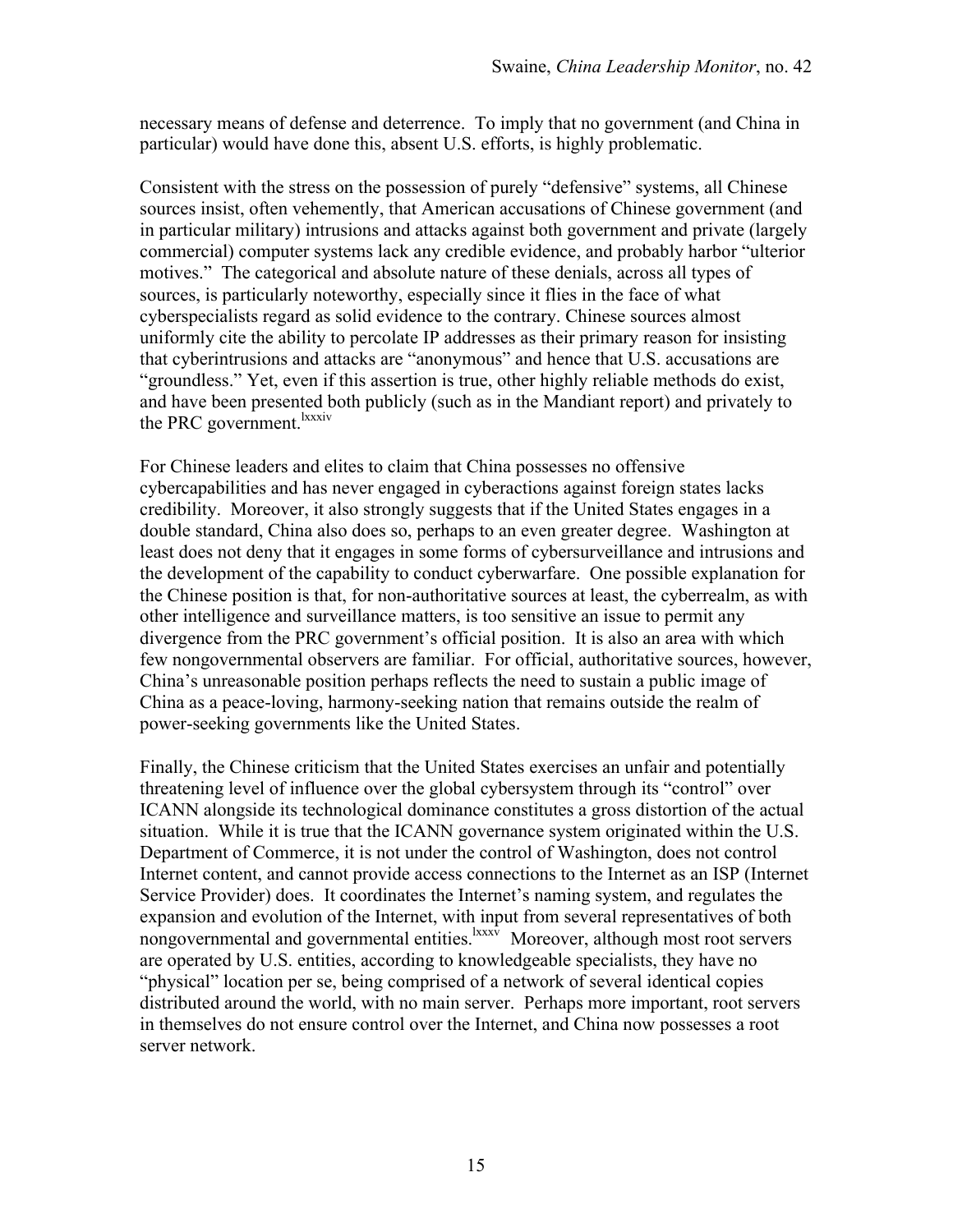All together, Chinese views on cybersecurity and the threats presented to China contain many incredible elements. And the apparent unanimity of support within China for the official position suggests it is unlikely that internal debates exist over this issue that could possibly provide an opening for a change in the Chinese position. As a result, it is very likely that little significant progress will occur in at least the near to medium term in developing a common international approach to cybersecurity, and that Beijing will continue to develop and utilize cybercapabilities against other states, for both national security and economic purposes. That said, it is possible that sufficient pressure or incentives could be brought to bear to induce Beijing to reduce its cyberbased commercial espionage against the U.S. and other nations, especially when China faces stronger incentives to protect its own proprietary commercial assets.

#### **Notes**

 $\overline{a}$ 

ii The DoD report explicitly accuses China's military of launching cyberattacks on U.S. government computers and defense contractors. Thomas Donilon, the president's former national security adviser, has mentioned "cyberintrusions emanating from China on an unprecedented scale." See David Sanger, "U.S. Blames China's Military Directly for Cyberattacks," *New York Times*, May 6, 2013; and "Annual Report to Congress: Military and Security Developments Involving the People's Republic of China 2013," Office of the Secretary of Defense, Washington DC, 2013,

http://www.defense.gov/pubs/2013\_china\_report\_final.pdf. Also see "Remarks By Tom Donilon, National Security Advisor to the President: 'The United States and the Asia-Pacific in 2013'," Asia Society, New York, March 11, 2013, http://www.whitehouse.gov/the-press-office/2013/03/11/remarks-tom-donilonnational-security-advisory-president-united-states-a.<br>iii David Sanger and Mark Landler, "U.S. and China Agree to Hold Regular Talks on Hacking," *New York* 

iv "US-China S&ED, CWG and SSD Key Outcomes," United States Information Technology Office, undated, http://www.usito.org/news/us-china-sed-cwg-and-ssd-key-outcomes. See also the U.S. State Department media note: "U.S.-China Strategic and Economic Dialogue Outcomes of the Strategic Track," Office of the Spokesperson, U.S. Department of State, Washington DC, July 12, 2013, http://www.state.gov/r/pa/prs/ps/2013/07/211861.htm

<sup>v</sup> Kenneth Lieberthal and Peter W. Singer, "Cybersecurity and U.S.-China Relations," Brookings Institution, Washington DC, February 2012. For a discussion on how the new cyberspace domain complicates the Sino-U.S. relationship and potential competition, see Bill French, "China and the Cyber Great Game," *National Interest*, March 20, 2013, http://nationalinterest.org/commentary/china-the-cybergreat-game-8241; and Wilson VornDick, "The Real U.S.-Chinese Cyber Problem," *National Interest*, July 30, 2013, http://nationalinterest.org/commentary/the-real-us-chinese-cyber-problem-8796. See also James A. Lewis, "Cyber War and Competition in the China-U.S. Relationship," China Institutes of Contemporary International Relations, Beijing, May 13, 2010,

http://csis.org/files/publication/100510\_CICIR%20Speech.pdf*.* The U.S. government has produced a slew of cyberstrategy reports in recent years. See, for example, "Department of Defense Strategy for Operating in Cyberspace," Department of Defense, Washington DC, July 2011; and "Task Force Report: Resilient Military Systems and the Advanced Cyber Threat," Defense Science Board, Department of Defense, Washington DC, January 2013.

<sup>&</sup>lt;sup>i</sup> Jonathan Masters, "Backgrounder: Confronting the Cyber Threat," Council on Foreign Relations, May 23, 2011, http://www.cfr.org/technology-and-foreign-policy/confronting-cyber-threat/p15577. See also "Cyberwar: The threat from the internet," *Economist*, July 1, 2010; and "War in the fifth domain: Cyberwar," *Economist*, July 1 2010. For a discussion of economic and commercial threats posed by cyberespionage, see "Foreign Spies Stealing US Economic Secrets in Cyberspace: Report to Congress on Foreign Economic Collection and Industrial Espionage, 2009–2011," Office of the National Counterintelligence Executive, Washington DC, October 2011.

*Times*, June 1, 2013.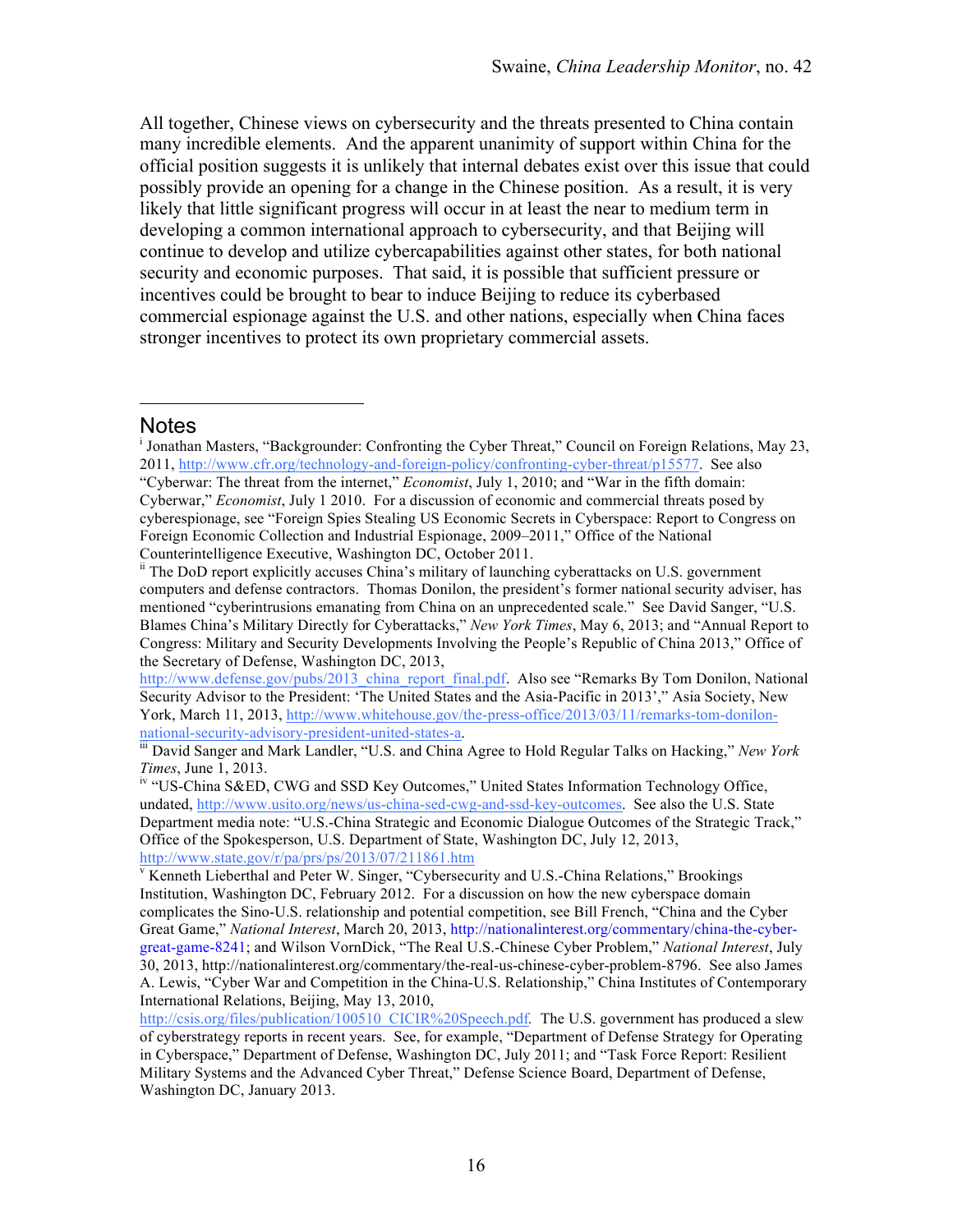v<sup>i</sup> Several types of PRC sources are considered authoritative in the sense of explicitly "speaking for the regime." They generally include Ministry of Foreign Affairs and Ministry of Defense (MFA and MND) statements and briefings and remarks by senior civilian and military officials appearing in the leading Chinese Communist Party Central Committee (or CCP CC) and military (People's Liberation Army or PLA) newspapers: *People's Daily* (人民日报) and *Liberation Army Daily* (解放军报)*.* Authoritative statements include, in descending order of authority, PRC government and CCP statements, MFA statements, MFA spokesperson statements, and MFA daily press briefings*.* Authoritative commentaries in *People's Daily* and *Liberation Army Daily* include, in descending order, "editorial department articles," editorials, and commentator articles.

Several types of usually homophonously bylined articles appearing in the *People's Daily* are considered quasi-authoritative in the sense that, although indirect and implicit, they are intended to convey the view of an important PRC organization*.* A major example of this is articles using the byline Zhong Sheng (钟声), which is an apparent homophone for "the voice of the Central," and appears to be written by the editorial staff of the *People's Daily* International Department*.* Other quasi-authoritative homophonous bylines include "Ren Zhongping" (任仲平, homophonous with "important *People's Daily* commentary"), "Zhong Zuwen" (仲组文, homophonous with "CC Organization Department article"), and "Zhong Xuanli" (钟轩理, homophonous with "CC Propaganda Department commentary")*.* 

Many types of low-level commentary and signed articles appearing in a wide variety of PRC and Hong Kong media convey notable yet decidedly non-authoritative views*.* Such articles appear in the PRC government news service (Xinhua), CCP and PLA newspapers, the Hong Kong–based (and *People's Daily*–owned) Global Times (环球时报), and many minor PRC and Hong Kong newspapers and academic publications*.* Despite the view expressed by some pundits, nothing published in the *Global Times* is "authoritative" in any meaningful sense, "because the newspaper is a commercial vehicle and doesn't stand for the *People's Daily*, even though it is subordinate to that organ." Alice Miller, personal correspondence, June 27, 2012.<br>vii For example, "Cyber security involves government and commercial secrets and personal privacy."

"Foreign Ministry Spokesperson Hua Chunying's Regular Press Conference on May 7, 2013," Ministry of Foreign Affairs of the People's Republic of China, May 8, 2013.

<sup>viii</sup> The quasi-authoritative source Zhong Sheng states that threats to cybersecurity involve activities: "[f]rom stealing private information to conducting cyber fraud, from international hacker attacks to paralyzing infrastructure operation," Zhong Sheng, "Joint efforts needed to improve cyber space rule," *People's Daily*, July 12, 2013, http://english.peopledaily.com.cn/202936/8323784.html*.* For the original Chinese version, see "填补网络空间 '规则空白'," 人民日报, July 9, 2013,

http://www.people.com.cn/24hour/n/2013/0709/c25408-22123842.html*.* See also Zhong Sheng, "Fill in 'Regulation Blank' in Cyberspace," *People's Daily*, July 9, 2013, translated by Open Source Center (hereafter OSC), CHO2013070906405359. A specialist from the Chinese Academy of Engineering provides greater details:

Information security refers to the prevention of any leakage of information when it is generated, transmitted, used, and stored so that its usefulness, secrecy, integrity, and authenticity can be preserved; and so that the reliability and controllability of the information system can be ensured. This is a very a complex systems engineering project. The most outstanding issue now is how to ensure the security of the cyber-information system. Its main threats include its being tempered with (sic), altered, stolen, or sabotaged by virus, or by hackers who take advantage of the Internet to intrude into the system to collect and transmit sensitive information, using computers' CPUs, or through pre-installing an information collecting and sabotaging program in the computer's operating system, data managing system, and application system; or to monitor and intercept information, using the computer's electromagnetic leaks and its peripheral equipment.—Shen Changxiang, "Information Security—an Important Contemporary Issue," *Liberation Army Daily*, April 4, 2001, translated by OSC, CPP20010404000084.

See also Tang Chaojing, "Information Security Plays a Decisive Role in Military Struggles," *Liberation Army Daily*, July 17, 2002, translated by OSC, CPP20020718000089.<br><sup>ix</sup> "Foreign Ministry Spokesperson Hong Lei's Regular Press Conference on May 28, 2013," Ministry of

Foreign Affairs of the People's Republic of China, May 29, 2013. The quasi-authoritative Zhong Sheng echoes this view, stating that "[c]yber security is a comprehensive issue confronting all countries in the world today." Zhong Sheng, "Joint efforts needed to improve cyber space rule," *People's Daily*, July 12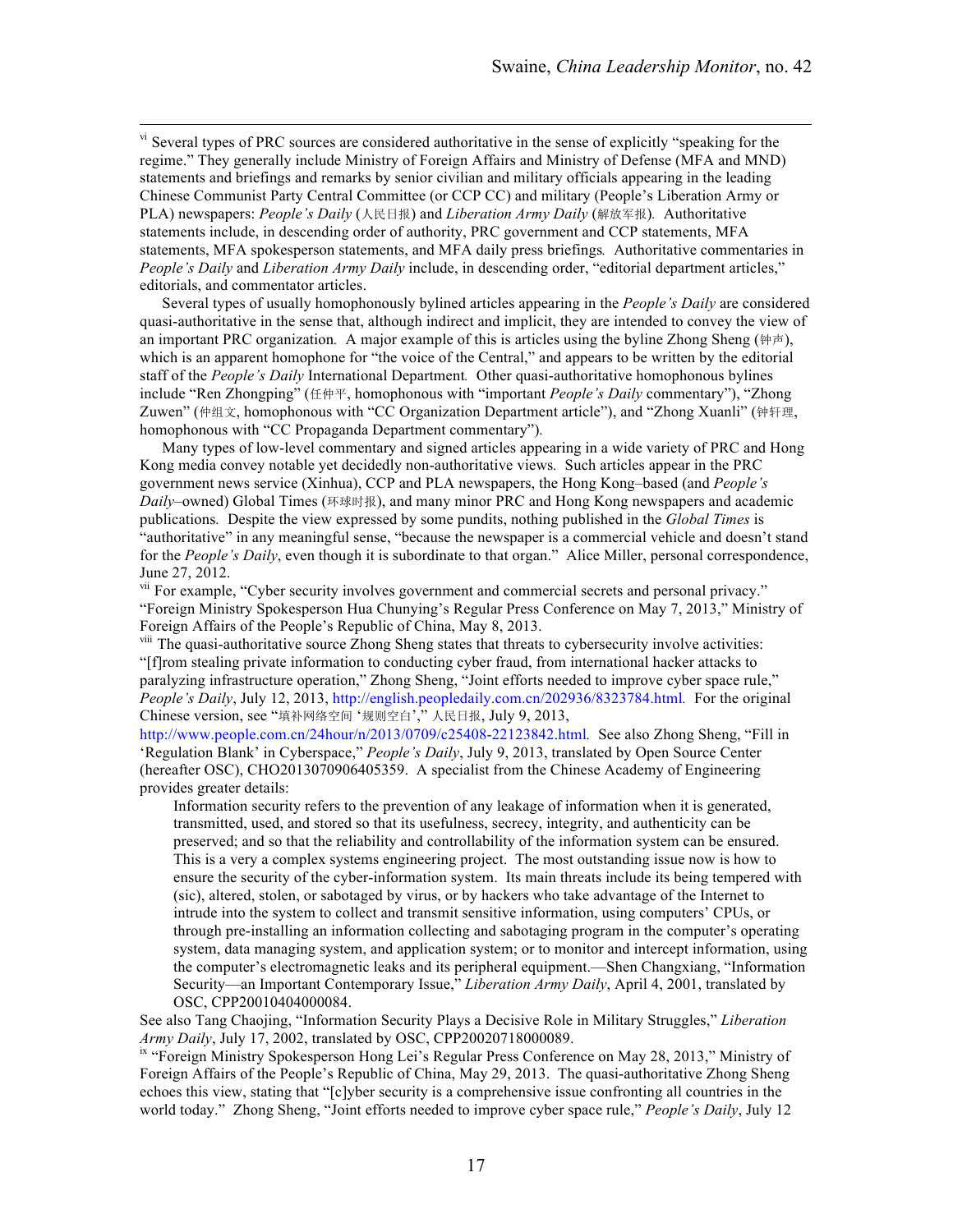2013. (For the original Chinese version, see http://www.people.com.cn/24hour/n/2013/0709/c25408- 22123842.html). A non-authoritative source states: "With the accelerated process of global informatization, the influence and impact of hacking activities have risen dramatically*.* The attacks and gains of hackers have already been upgraded from the "industrial chain" of Internet crimes to become a significant force that affects international affairs and stability as well as undermines the interests and security of a state." See Chen Yiming, "Much Arguments over Hackers' War," *People's Daily*, August 5, 2011, translated by OSC, CPP20110805787008.<br><sup>x</sup> Zhong Sheng, "Joint efforts needed to improve cyber space rule." This quasi-authoritative view is echoed

by authoritative sources. For example, the MFA spokesperson has stated that: "cyber crimes are transnational and anonymous." "Foreign Ministry Spokesperson Jiang Yu's Regular Press Conference on October 26, 2011," Ministry of Foreign Affairs of the People's Republic of China, October 27, 2011, http://www.fmprc.gov.cn/eng/xwfw/s2510/t872091.shtml*.* In Feb 2012, another MFA spokesperson reiterated the same view: "Foreign Ministry Spokesperson Liu Weimin's Regular Press Conference on February 6, 2012," Ministry of Foreign Affairs of the People's Republic of China, February 7, 2012. <sup>xi</sup> For example, see "Foreign Ministry Spokesperson Hua Chunying's Regular Press Conference on June 13, 2013," Ministry of Foreign Affairs of the People's Republic of China, June 14, 2013; and "Foreign Ministry Spokesperson Hua Chunying's Regular Press Conference on June 28, 2013," Ministry of Foreign Affairs of the People's Republic of China, June 29, 2013.

<sup>xii</sup> For example, a PLA spokesperson has stated that the MND website and the China Military Online site were attacked by overseas hackers on an average of 144,000-odd times per month in 2012. "MND website and China Military Online attacked by overseas hackers 144,000-odd times per month," Ministry of National Defense of the People's Republic of China, March 1, 2013*.* See also: "Defense Ministry spokesman Geng Yansheng's press conference on February 28, 2013," Ministry of National Defense of the People's Republic of China, March 5, 2013*.* "Defense Ministry spokesperson Yang Yujun's regular press conference on March 29, 2012," Ministry of National Defense of the People's Republic of China, April 1, 2012; and "China is victim of cyber attacks: spokesman," Xinhua, March 30, 2012.<br><sup>xiii</sup> "Foreign Ministry Spokesperson Liu Weimin's Regular Press Conference on December 12, 2011,"

Ministry of Foreign Affairs of the People's Republic of China, December 13, 2011*.* This statement is echoed almost identically by both quasi- and non-authoritative Chinese sources. For example, Qian Xiaoqian, deputy director of the China State Internet Information Office, states that "China is opposed to any form of cyber attack, any form of network warfare and cyberspace arms races." Wang Tian, Wen Xian, and Zhang Yang, "Chinese Representatives to China-US Internet Forum See Internet as Positive Factor in Development of China-US Relations," *People's Daily*, December 10, 2011, translated by OSC, CPP20111210708002*.* Also see Zhong Sheng, "Groundless Accusation Harmful to Cyber Security Cooperation," *People's Daily*, November 16, 2012, translated by OSC, CPP20121116787001. xiv For example, see Zhong Sheng, "Fill in 'Regulation Blank' in Cyberspace," *People's Daily*, July 9, 2013, translated by OSC, CHO2013070906405359.<br><sup>xv</sup> For example, one PLA strategist (Major General Wu Jianguo) states: "In a cyber century, the economic,

political, and cultural sovereignty as well as the military security of a country depend more and more on its effective jurisdiction over the "virtual territory" . . . the information flowing there is more important than the petroleum resources in the Earth and is as strategically important as the efforts to defend the sovereign right over territorial sky, waters, and land. Nowadays, a country's sovereignty can be regarded integrated only when it has fully tapped the potentials of its "virtual territory" and effectively controlled this territory." See Wu Jianguo, "Defending the Cyber Territory," *Liberation Army Daily*, March 1, 2000, translated by OSC, CPP20000302000067.

Yu Xiaoqiu, a senior adviser to the China Information Technology Security Evaluation Center who frequently writes on cyberissues, states: "Since people have realized that there is a "border" for the Internet, the safeguarding of national information sovereignty will naturally become the new content and topic of state interests and sovereignty in the information and cyber era, along with the Internet playing an increasingly important role in the economic, social, cultural, and other fields of all countries." Yu Xiaoqiu, "An Attempt to Increase Internet Independence," *People's Daily*, July 21, 2011, translated by OSC, CPP20110722702012*.* Another non-authoritative source appearing in *People's Daily* similarly states: "Information about a country's domestic and foreign affairs can be spread all over the world via the Internet*.* Sovereignty can be infiltrated under such circumstances. . . . It will be an important theme to dominate sovereign information rights and maintain leading discourse rights in the future." "Information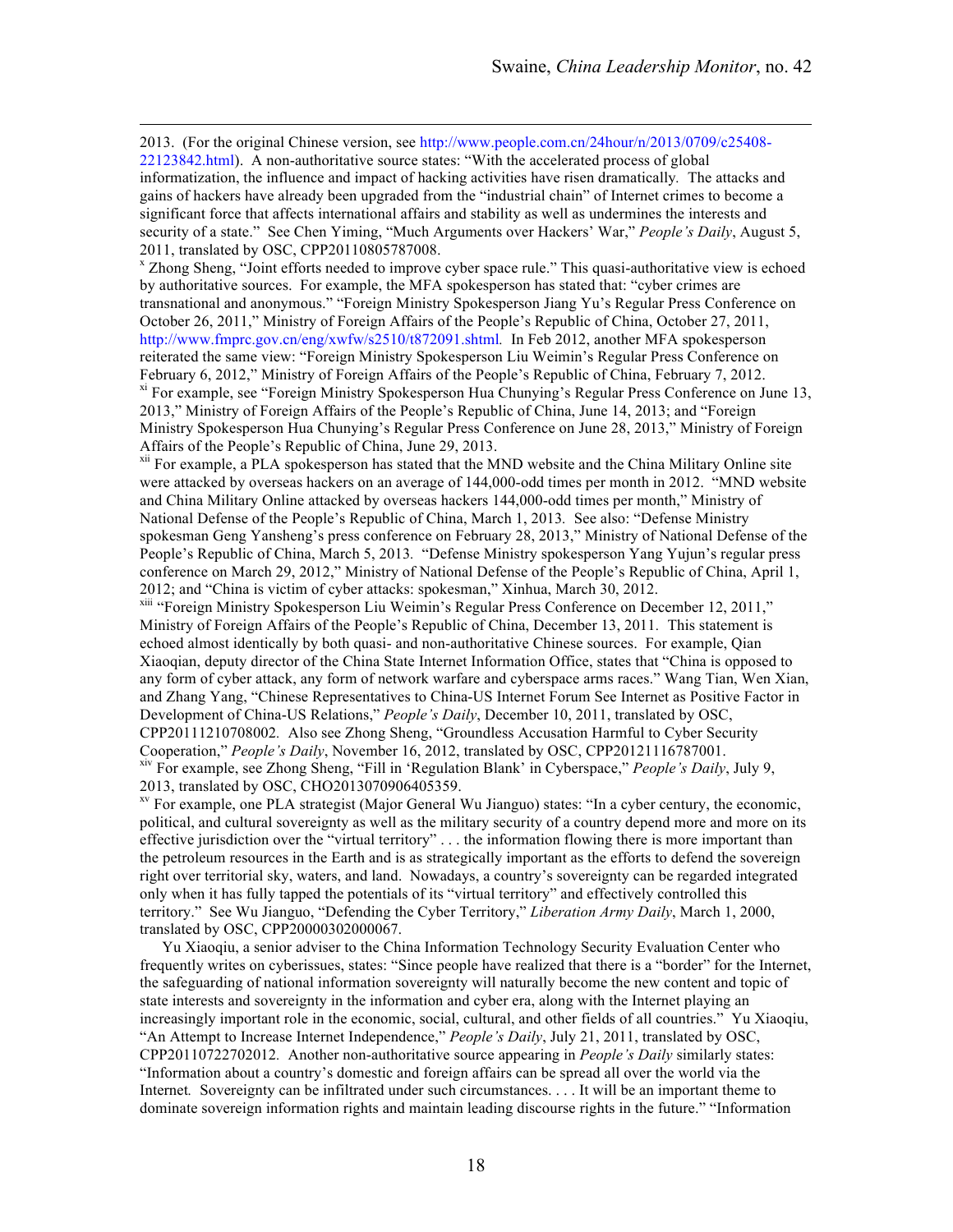age changes world diplomacy," *People's Daily Online*, July 13, 2009,

http://english.people.com.cn/90001/90780/91343/6699007.html*.* Also see Katie Chan (Chen Fusheng), "Spreading Gunpowder Smoke of Cyber Warfare and How We Can Counter It (Watchtower)," *People's Daily* (Overseas Edition), June 7, 2012, translated by OSC, CPP20120607787001.

xvi For example, an article appearing in *People's Daily* states: "The role of the Internet once again caused controversy during the recent Iranian presidential election turmoil*.* Social networking and blogging websites such as Twitter passed a large amount of information to Iranian voters*.* In particular, the websites transmitted criticism of the Iranian government by foreign media to opposition parties, and especially young Iranians, who are energetic and easily excited*.* This is tantamount to adding fuel to the fire, and endangers Iranian sovereignty and social stability." "Cyber Warfare—An Emerging Non-Traditional Security Topic," *People's Daily Online*, July 13, 2009,

http://english.people.com.cn/90001/90780/91343/6699026.html*.* For similar discussions of the Iranian case, see the following sources: Li Hongmei, "How Far Twitter Pushes Forward E-age?," *People's Daily Online*, July 3, 2009, http://english.people.com.cn/90002/96417/6692821.html; Chen Yiming, "US Covertly Building 'Shadow Internet'," *People's Daily*, June 15, 2011, translated by OSC,

CPP20110615787005; Yang Ziyan, "'Cut Off the Internet' to Challenge Internet Control Power," *People's Daily* (Overseas Edition), August 9, 2012, translated by OSC, CPP20120809702002; Shen Yi, "US Cyber Diplomacy Is to Hold the Old Wine With a New Bottle," *Liberation Army Daily*, May 2, 2012, translated by OSC, CPP20120502787009; and He Zhenhua, "'Internet Freedom' and 'Smart Power' Diplomacy," *People's Daily Online*, January 25, 2010, http://english.people.com.cn/90001/90780/91343/6878072.html. <br><sup>xvii</sup> "Cyber diplomacy brings changes to traditional diplomatic mode," *People's Daily Online*, July 13, 2009, http://english.people.com.cn/90001/90780/91343/6699012.html. xviii "Internet Management Does Not Equal Thought Control," *People's Daily Online*, May 10, 2011,

translated by OSC, CPP20110510702007.

xix One non-authoritative source explicitly contrasted China's state-oriented approach to Internet governance with the market-oriented approach of the United States: "An important point to consider is that the China-U.S. conflict over Internet governance can be traced back to the first World Summit on Information Society (WSIS) in Geneva, 2003*.* China insisted on the role of state leadership in Internet governance, while the U.S. proposed market leadership*.* Both countries had their own reasons*.* For China, the state plays an important role in development and market issues*.* State authorities also manage the media to maintain social stability*.* The U.S. will not loosen its grip over core Internet resources because it is a gathering place for a myriad of commercial interests." Xu Peixi, "Interpreting the second wave of cyber security threats to China," CCTV.com, March 4, 2013.

xx "Experts Discuss Prospects of 'Cyber Defense' and National Defense," *Liberation Army Daily*, January 4, 2011, translated by OSC, CPP20110106702001*.* Non-authoritative sources also characterize "network warfare" as "an important topic in the field of *non-traditional* security." "Cyber Warfare—An Emerging Non-Traditional Security Topic," *People's Daily Online*, July 13, 2009,

http://english.people.com.cn/90001/90780/91343/6699026.html; italics by author xxi Major General Wu writes: "in the current cyber world, new technologies are emerging in an endless stream and the cyber space and 'boundaries' are even more complex and changeable." Wu Jianguo, "Defending the Cyber Territory."

Ye Zheng, a researcher at the Academy of Military Sciences (AMS), writes: "our Internet defense ability is weak. . . . we are subject to the manipulation of our core network technology by other countries." Cited in "Experts Discuss Prospects of 'Cyber Defense' and National Defense."

Su Hao, an expert on international security at the China Foreign Affairs University, states: "Our current protection input is not enough, and the scale and size is far less intensive compared to that of Europe and the United States." Ai Yang, "Nation needs 'more Internet security'," *China Daily*, December 29, 2010, http://www.chinadaily.com.cn/cndy/2010-12/29/content\_11768563.htm.<br><sup>xxii</sup> Katie Chan (Chen Fusheng), "Spreading Gunpowder Smoke of Cyber Warfare and How We Can

Counter It (Watchtower)."<br>
xxiii "Internet Management Does Not Equal Thought Control," *People's Daily Online*.

<sup>xxiv</sup> "Internet Management Does Not Equal Thought Control," *People's Daily Online*. See also the response by Zhang Difei, from the Supervision Bureau of Beijing Discipline Inspection Committee, as quoted in "Highlights: *People's Daily*'s 'New Media' Page," *People's Daily Online*, November 22, 2011, translated by OSC, CPP20111125715049.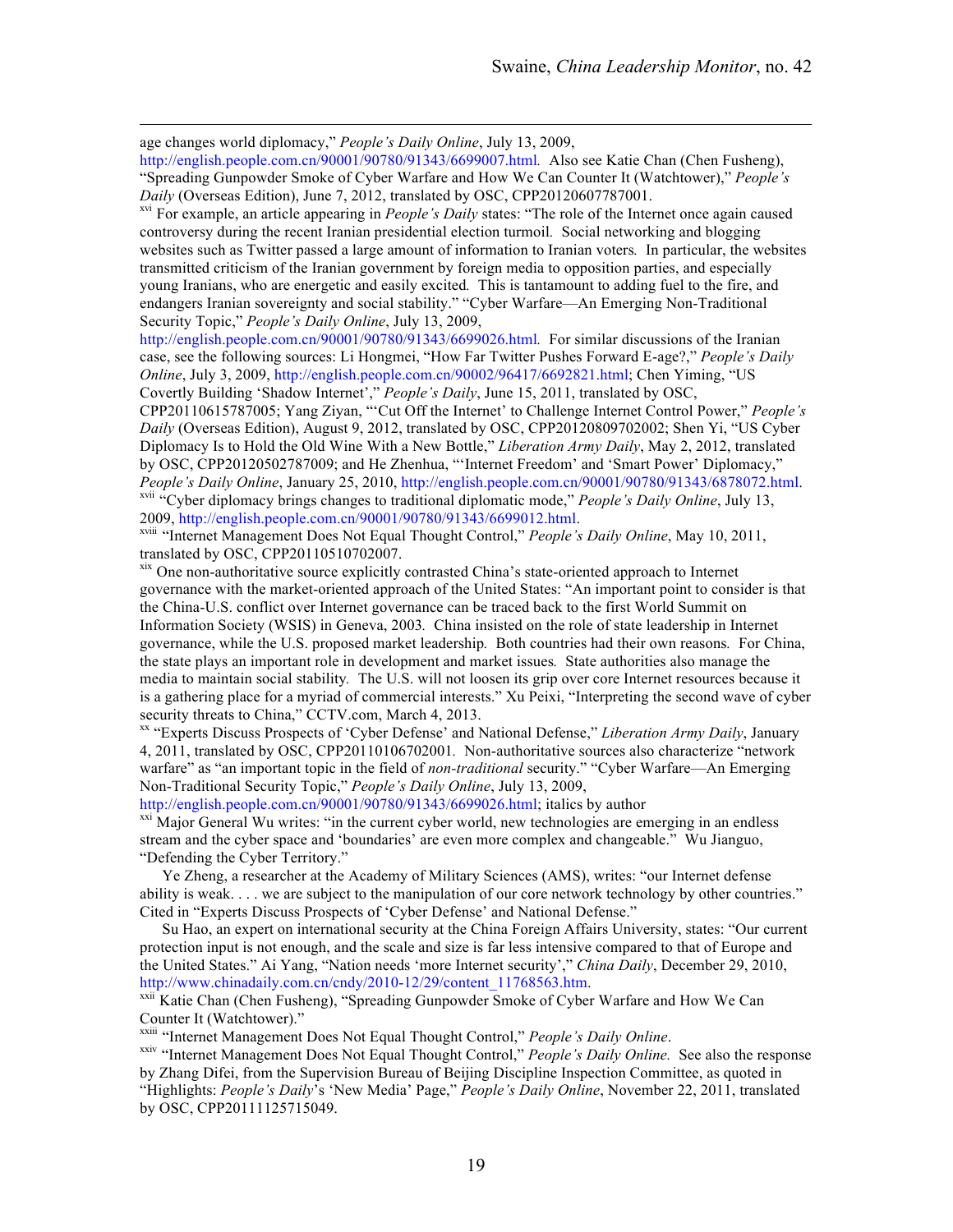xxv Jing Nanxiang, "Cyber Freedom and Cyber Self-Discipline," *Liberation Army Daily*, December 20, 2011, from "Summary: JFJB on Cyber Freedom and Cyber Self-Discipline for PRC Netizens," translated by OSC, CPP20111221088010.<br><sup>xxvi</sup> "Opinion on Strengthening Online Ideological and Political Education in the Military Forces."

*Liberation Army Daily*, June 29, 2012, translated by OSC, CPP20120629702005*.* From the civilian side, Wang Chen, director of the Information Office of the State Council, has asserted that "Cyber culture is an important component of socialist culture with Chinese characteristics and is the culture responding to the development requirements of advanced productivity and serving the masses. We must…promote the theme of cyber ideology and culture." He adds: "We should…firmly seize the correct guidance of public opinion, work hard to organize the on-line publication of advanced deeds, promote mainstream public opinions, arouse the enthusiasm of the entire society, and offer strong support of public opinions for promoting scientific development and social harmony." "Looking Forward to Great Development, Great Prosperity of Culture—Leaders of Related Departments Interpreting Decision of Sixth Plenary Session," *People's Daily* (Overseas Edition), November 4, 2011, translated by OSC, CPP20111104702004*.* Hou Shelin, secretary general of the General Office of the Beijing Military Region Political Department, discusses how it is critical to "seize the information heights in the 'virtual reality' and control opinion dominance on the 'digital platform' so as to create a good cyber ideological and cultural environment" and achieve "national defense education for the people" against the "social ideological trends outside our country." Hou Shelin, "Actively Occupy the Cyber Ideological and Cultural Position," *Zhanyou Bao* (战友报) , May 2, 2013, translated by OSC, CHO2013071804079301*. Zhanyou Bao* is the official newspaper of the Communist Party committee of the Beijing Military Region*.* Another observer highlights how China is "designing the architecture of an online social democracy" as opposed to "foreign cyber-ideologues," while criticizing the "deep decline" of U.S. constitutional democracy and "disintegration of US civic culture"; see Yoichi Shimatsu, "US Cyberspying An Affront To Tsinghua University's Open Culture," *South China Morning Post*, June 25, 2013, http://www.scmp.com/comment/insight-opinion/article/1267982/us-cyberspyingaffront-tsinghua-universitys-open-culture; and Clifford Kiracofe, "Disintegration of Democratic Values Threatens Future of US," *Global Times Online*, June 21, 2013,

http://www.globaltimes.cn/content/790543.shtml*.* For further discussion on the government role in "guiding Internet culture" and supervising online public opinion, see Zhou Zhixin, Liao Baoqi, and Chen Yaoqiang, "Dynamic Monitoring of Cyber Network Public Opinion Conditions is Included as Part of Operation Shift Duty—Sanya Garrison Devotes Great Efforts to Improving the Cyber Network Public Opinion Supervision Mechanism," *Zhanshi Bao* (战士报), June 22, 2012, translated by OSC,

CPP20121109680011. *Zhanshi Bao* is the official newspaper of the Communist Party committee of the Guangzhou Military Region; and Qin An, "Create a National Cyberspace Administration System," *Global Times Online*, July 11, 2013, translated by OSC, CHR2013071658204375.

xxvii Yang Jiechi, "Question and Answer Session With Foreign Minister Yang Jiechi At Munich Security Conference," February 5, 2010, http://www.fmprc.gov.cn/eng/zxxx/t656702.shtml. xxviii Yu Xiaoqiu, "Sincerity Is Needed for International Cooperation in Cybersecurity," *People's Daily*,

March 1, 2010, translated by OSC, CPP20100301702003*.* An article in the *Global Times* states that "the global network is under the management and regulation of the U.S. . . . The U.S. has publicly harmed other countries' interests through the Internet because it is the one that makes the rules." "Hacker claims reflect US intention of cyber hegemony," *Global Times*, February 21, 2013,

 $\frac{x}{x}$  See Katie Chan (Chen Fusheng), "Spreading Gunpowder Smoke of Cyber Warfare and How We Can Counter It (Watchtower)"; Chen Yiming, "US Covertly Building 'Shadow Internet'," *People's Daily*, June 15, 2011, translated by OSC, CPP20110615787005; Yang Ziyan, "'Cut Off the Internet' to Challenge Internet Control Power," *People's Daily* (Overseas Edition), August 9, 2012, translated by OSC, CPP20120809702002.

xxx Katie Chan (Chen Fusheng), "Spreading Gunpowder Smoke of Cyber Warfare and How We Can Counter It (Watchtower)."

<sup>xxxi</sup> Zhong Sheng, "To Defend 'Freedom', or to Defend Hegemony?" *People's Daily*, January 26, 2010, http://english.peopledaily.com.cn/90001/90780/91343/6879251.html.

xxxii "Crossover: Chinese citizens on hacking allegation," CCTV.com, February 21, 2013, http://english.cntv.cn/program/china24/20130221/106873.shtml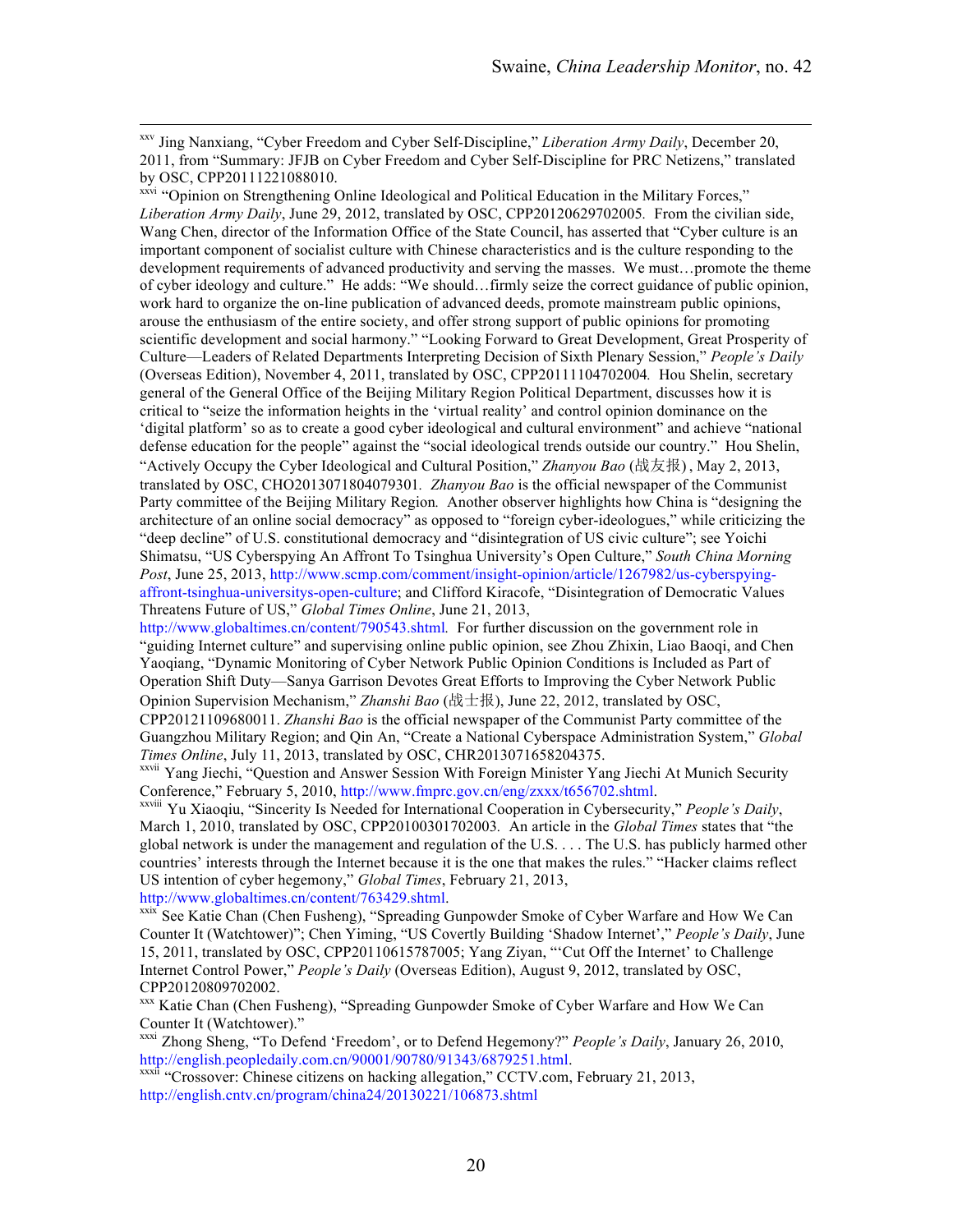xxxiii Wu Jianguo, "Defending the Cyber Territory," *Liberation Army Daily*, March 1, 2000, translated by OSC, CPP20000302000067.

xxxiv "Foreign Ministry Spokesperson Hong Lei's Regular Press Conference on February 20, 2013," Ministry of Foreign Affairs of the People's Republic of China, February 21, 2013.

xxxv "Foreign Ministry Spokesperson Liu Weimin's Regular Press Conference on February 6, 2012," Ministry of Foreign Affairs of the People's Republic of China, February 7, 2012.

xxxvi "China defense ministry refutes cyber attack allegations," Xinhua, February 20, 2013,

http://news.xinhuanet.com/english/china/2013-02/20/c\_132180777.htm. xxxvii Zhong Sheng, "Groundless Accusation Harmful to Cyber Security Cooperation," *People's Daily*, November 16, 2012, translated by OSC, CPP20121116787001.

xxxviii For example, a Defense Ministry spokesperson stated:

China like other countries is also facing severe threat in cyber attack*.* China is one of the worst stricken countries in the world in terms of cyber attack*.* Since the Chinese Defense Ministry website and the Chinamil.com.cn went online, they have been threatened by numerous cyber attacks, especially in recent years, [and] the number of cyber attacks has been increasing…Among these attacks, 62.9% of them were originated from the U.S. —"Defense Ministry spokesman Geng Yansheng's press conference on February 28, 2013," Ministry of National Defense of the People's Republic of China, March 5, 2013*.* 

Also, the Defense Ministry spokesperson has stated that "almost two thirds" of the abovementioned 144,000 cyberattacks per month on two PLA websites originated in the U.S*.* See "China accuses U.S. hackers of targeting its websites," Associated Press, February 28, 2013,

http://www.cbc.ca/news/world/story/2013/02/28/china-hackers.html; and also "US main source of cyberattacks against China," CCTV.com, March 11, 2013, http://english.cntv.cn/20130311/102049.shtml.<br>xxxix "Attacks originating from U.S. rank first among overseas hackings in China: FM," Xinhua, February 20, 2013, http://english.cntv.cn/20130220/105966.shtml*.* In addition, Zhong Sheng writes: "It needs to be pointed out that quite a few data showed that among the attacks on China's networks from outside its territory, those from malicious IP addresses in countries such as the United States precisely were the ones that most seriously threatened the country*.* An investigation by the National Computer Network Emergency Response Technical Team and Coordination Center found that in 2011, 9,528 IP addresses from the United States were controlling nearly 8.85 million host computers within our territory and 3,328 US IP addresses were controlling 3,437 websites here*.* In addition, 72.1 percent of the IP addresses faking as bank websites within the territory of our country were from the United States*.* See Zhong Sheng, "Groundless Accusation Harmful to Cyber Security Cooperation," *People's Daily*, November 16, 2012, translated by OSC, CPP20121116787001.

Non-authoritative sources include a CCTV report in March 2013 entitled "US main source of cyberattacks against China," which cited IP addresses, among other supposed evidence, to support its contention*.* See http://english.cntv.cn/20130311/102049.shtml. Another source states: "facts have proved that the government of the United States, the birthplace of Internet technology, and other Western countries have been conducting cross-border network monitoring and information theft, which has made the already serious network security situation even worse." Si Zhuang, "'Double Standard' Not Accepted in Cyber<br>Security." People's Daily, June 21, 2013, translated by OSC, CPP20130621787006.

<sup>xl</sup> For authoritative denials see "Defense Ministry spokesperson Yang Yujun's regular press conference on March 29, 2012," Ministry of National Defense of the People's Republic of China, April 1, 2012; "Foreign Ministry Spokesperson Jiang Yu's Regular Press Conference on October 26, 2011," Ministry of Foreign Affairs of the People's Republic of China, October 27, 2011,

http://www.fmprc.gov.cn/eng/xwfw/s2510/t872091.shtml; "Foreign Ministry Spokesperson Liu Weimin's Regular Press Conference on February 6, 2012," Ministry of Foreign Affairs of the People's Republic of China, February 7, 2012; "Foreign Ministry Spokesperson Hong Lei's Regular Press Conference on October 31, 2012," Ministry of Foreign Affairs of the People's Republic of China, November 1, 2012; "Foreign Ministry Spokesperson Hong Lei's Regular Press Conference on Nov 14, 2012," Ministry of Foreign Affairs of the People's Republic of China, November 15, 2012; "China Focus: Chinese media lambaste U.S. hacking allegations," Xinhua, February 22, 2013,

http://english.cntv.cn/20130222/107560.shtml; David Barboza, "In Wake of Cyberattacks, China Seeks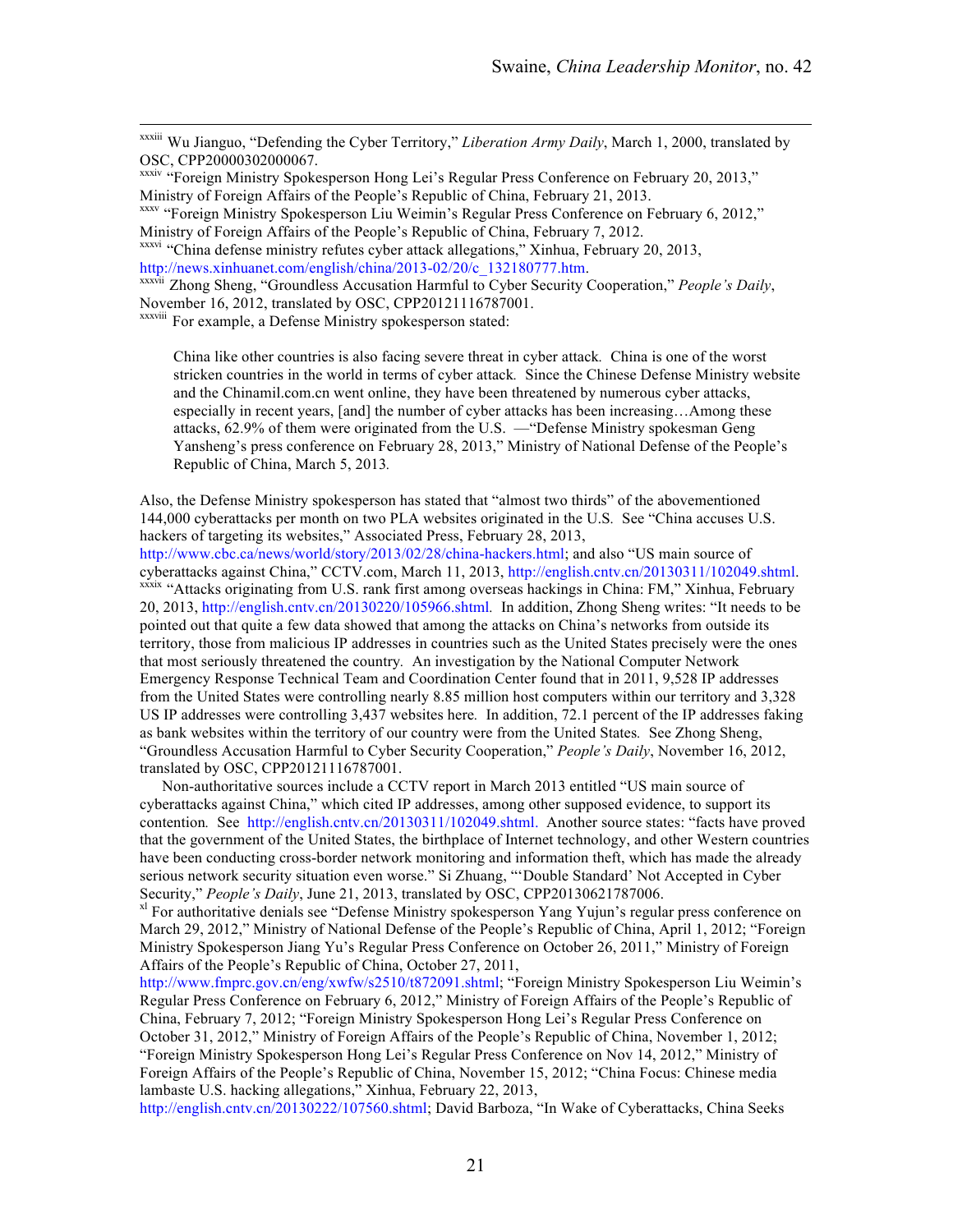New Rules," *New York Times*, March 10, 2013; "Foreign Ministry Spokesperson Hua Chunying's Regular Press Conference on May 2, 2013," Ministry of Foreign Affairs of the People's Republic of China, May 3, 2013; "Foreign Ministry Spokesperson Hua Chunying's Regular Press Conference on May 7, 2013," Ministry of Foreign Affairs of the People's Republic of China, May 8, 2013; "Foreign Ministry Spokesperson Hong Lei's Regular Press Conference on May 28, 2013," Ministry of Foreign Affairs of the People's Republic of China, May 29, 2013; "Linking hackers' cyber attacks with Chinese government, military groundless: Defense spokesman," Xinhua, February 25, 2010,

http://news.xinhuanet.com/english2010/china/2010-02/25/c\_13187564.htm; "China is victim of cyber attacks: spokesman," Xinhua, March 30, 2012; "Defense Ministry spokesman Geng Yansheng's press conference on February 28, 2013," Ministry of National Defense of the People's Republic of China, March 5, 2013.

For quasi- and non-authoritative denials, see Meng Yan and Zhou Yong, "Annoying and Yet Ludicrous 'Hackers," *People's Daily* (Overseas Edition), February 22, 2013, translated by OSC, CPP20130222787001; Wang Tian, "United States Exaggerates China is Starting 'Internet Cold War," *People's Daily*, December 16, 2011, translated by OSC, CPP20111216702004; "Commentary: Pentagon's annual China military report exposes U.S. Cold War mentality," Xinhua, May 18, 2012; Lu Desheng, "False assessment of China's military power will only damage Sino-U.S. relations," *Liberation Army Daily*, May 21, 2012; and "US main source of cyberattacks against China," CCTV.com, 2013,

http://english.cntv.cn/special/cyber\_attack/homepage/index.shtml.<br><sup>xli</sup> For example, see "Foreign Ministry Spokesperson Hua Chunying's Regular Press Conference on June 13, 2013," Ministry of Foreign Affairs of the People's Republic of China, June 14, 2013. Also see Zhong Sheng, "Do Not Treat Cyberspace as a War Theater; Avoid Harming Others and Damaging Oneself," *People's Daily*, February 27, 2013, translated by OSC, CPP20130227702002: "Since last year [2012] there has been a nonstop din from American research institutions, media, and enterprises hyping up the "theory of the Chinese cyber threat," and US intentions in erecting investment and trade barriers, blackening China's image, and sabotaging China's development environment have been laid bare."<br><sup>xlii</sup> "Defense Ministry spokesman Yang Yujun's regular press conference on June 27, 2013," Ministry of

National Defense of the People's Republic of China, July 2, 2013.

xliii Zhong Sheng, "To Defend 'Freedom', or to Defend Hegemony?" *People's Daily*, January 26, 2010, http://english.peopledaily.com.cn/90001/90780/91343/6879251.html*.* Zhong Sheng also emphasizes, in the aftermath of the Snowden leaks, that Washington "is obligated to give the necessary explanation, in the manner of seeking truth from facts, of cyber attacks and so on carried out by the US Government agencies concerned." It additionally states that "[a]ll countries . . . should not say one thing and do another, and still less can they adopt fraudulent methods of a thief crying stop thief." Zhong Sheng, "HK Handles Snowden Case in Accordance with Law," *People's Daily*, June 24, 2013, translated by OSC, CPP20130624787001. xliv As a particularly nasty example of the alleged U.S. double standard, one AMS researcher asserts that "the United States has on the one hand carried out large-scale hacking against China and stolen political, economic, technological, and military intelligence, while on the other it has frequently made a fuss in international circles about 'Chinese hackers'." The same source states that "under the premise of lacking evidence, it has fabricated rumors to smear the Chinese government and armed forces, and blacken China's image . . . In a certain sense, the United States has degenerated from an 'example of human rights' into an 'eavesdropper,' a centralized 'manipulator' of the international Internet, and a mad 'invader' of other countries' Internet." Wang Xinjun, "The 'Prism' Program: Who Should Be More Expressing Dissatisfaction?" *People's Daily* (Overseas Edition), June 25, 2013, translated by OSC, CPP2013062578700.

xlv Lu Desheng, "US Military Looking for New Excuse To Use Force Abroad—Pentagon To Announce First Cyber Strategy," *Liberation Army Daily*, June 8, 2011, translated by OSC, CPP20110608787015. See also Shen Yi, "US Cyber Diplomacy Is to Hold the Old Wine With a New Bottle," *Liberation Army Daily*, May 2, 2012, translated by OSC, CPP20120502787009. Also see Si Zhuang, "'Double Standard' Not Accepted in Cyber Security." The author states: "In our opinion, the kind of practice—which, on the one hand, loudly calls for abolishing control of the Internet and advocates 'free flow of information' and, on the other, secretly monitors and watches citizens in private; and which, on the one hand, poses as a victim in denouncing other countries for launching cyberspace war and, on the other, organizes cross-border cyberattack—is not only very hypocritical but also has a ulterior motive."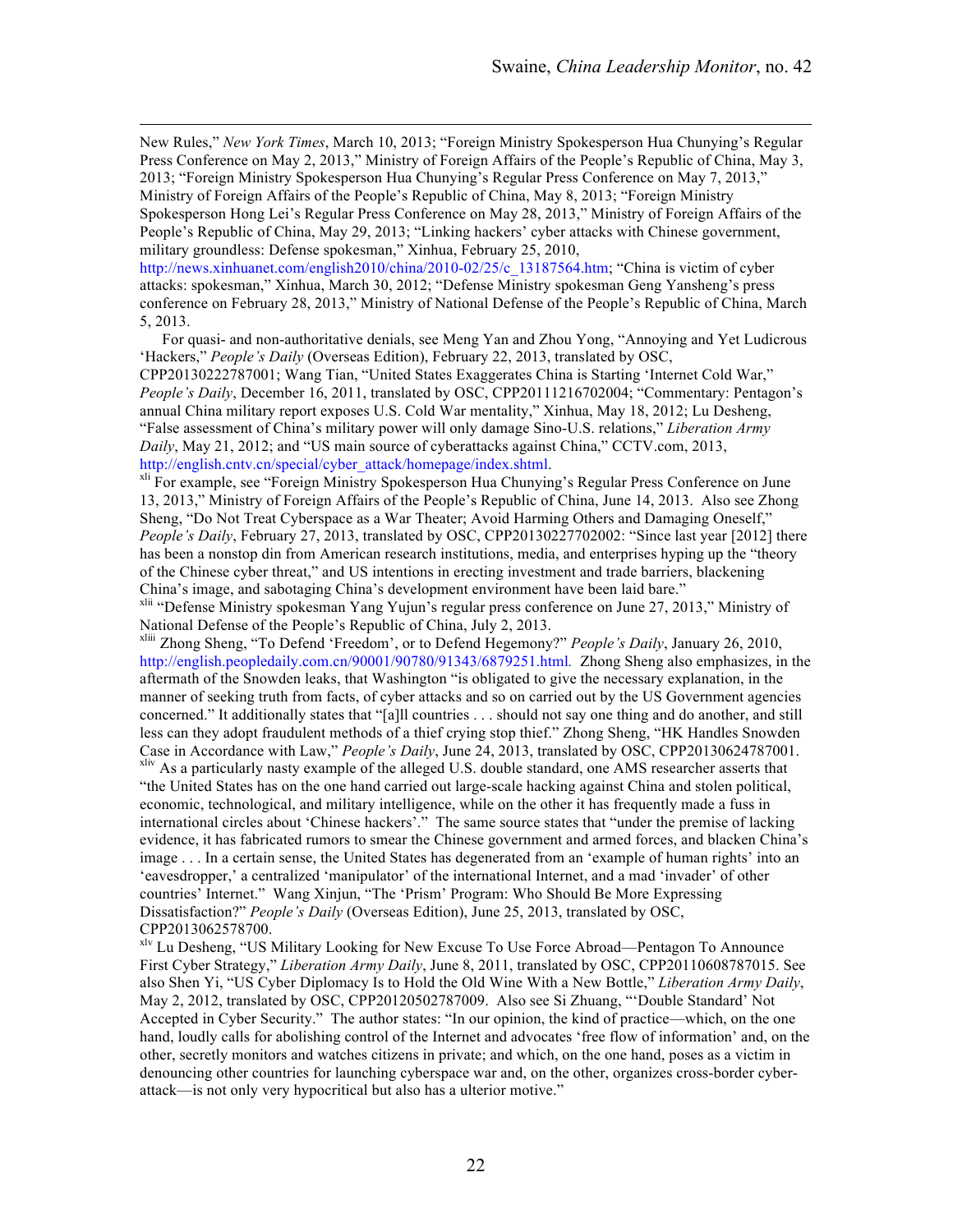xlvi Lu Jinghua, "U.S. should not hold multiple standards in cyber world," *Liberation Army Daily*, June 18, 2013*.* For similar arguments in civilian sources, see He Zhenhua, "'Internet Freedom' and 'Smart Power' Diplomacy," *People's Daily Online*, January 25, 2010, translated by OSC, CPP20100127702001; and Si Zhuang, "'Double Standard' Not Accepted in Cyber Security."

xlvii "Defense Ministry spokesman Geng Yansheng's press conference on February 28, 2013," Ministry of National Defense of the People's Republic of China, March 5, 2013*.* Another MND spokesperson also said, "We notice that the U.S. side, on one hand, irresponsibly accused other countries of engaging in cyber attacks, while on the other hand, leave no stone unturned to develop offensive cyber troops"; see "Defense Ministry spokesman Yang Yujun's regular press conference on March 28, 2013," Ministry of National Defense of the People's Republic of China, April 7, 2013." Most recently, General Chang Wanquan, China's minister of national defense, stated at a Pentagon press briefing with U.S. Secretary of Defense Chuck Hagel, "We oppose of having any kind of arms race in the cyber domain, and we oppose of taking use of information and technology to conduct any kind of operation and hostility towards another party in the cyber domain." "Department of Defense Press Briefing with Secretary Hagel and Gen. Chang from the Pentagon," U.S. Department of Defense, Washington DC, August 19, 2013, http://www.defense.gov/Transcripts/Transcript.aspx?TranscriptID=5289.

xlviii As one *People's Daily* article asserts: "The United States was the first country to openly introduce the war machine onto the Internet." Yu Xiaoqiu, "Sincerity Is Needed for International Cooperation in Cybersecurity," People's Daily, March 1, 2010, translated by OSC, CPP20100301702003.

<sup>xlix</sup> Zhong Sheng, "The United States Bears Primary Responsibility for Stopping Cyber War," *People's Daily*, February 7, 2013, translated by OSC, CPP20130207787011.

 $1$  Zhong Sheng, "The United States Bears Primary Responsibility for Stopping Cyber War." li "Double-edged sword: US simulated cyber-attack," *People's Daily Online*, March 18, 2008, http://english.peopledaily.com.cn/90001/90780/91343/6375863.html*.* For similar statements on U.S. cyberwarfare by quasi- and non-authoritative sources, see Su Enze, "A Personal Look at the Innovations in China's Military Theory," *Liberation Army Daily*, December 15, 1998, translated by OSC, FTS19990120001559; Zhong Sheng, "The United States Bears Primary Responsibility for Stopping Cyber

War"; Chen Yiming, "Much Arguments over Hackers' War," *People's Daily*, August 5, 2011, translated by OSC, CPP20110805787008; "Military experts share views on 'cyber defense' and national defense," *Liberation Army Daily*, January 6, 2011, translated by OSC, CPP20110107702003; "94 pct of Netizens Support China's Establishment of Cyber Command," *People's Daily Online*, June 29, 2009,

http://english.people.com.cn/90001/90776/90786/6688673.html; Wen Xian, "United States Expanding Its Cyber Space Hegemony," *People's Daily*, July 9, 2009, translated by OSC, CPP20090709710009; Meng Xiangqing, "Cyberspace Contention for Supremacy Becomes More Intense," *People's Daily*, July 14, 2009, translated by OSC, CPP20090715710011; Chen Yiming, "US Covertly Building 'Shadow Internet'," *People's Daily*, June 15, 2011, translated by OSC, CPP20110615787005; Yu Xiaoqiu, "US playing dangerous game with 'cyber deterrence'," *People's Daily*, July 26, 2011,

http://english.people.com.cn/90001/90780/91343/7452284.html; Lu Desheng, "US Military Looking for New Excuse To Use Force Abroad -- —Pentagon To Announce First Cyber Strategy," *Liberation Army Daily*, June 8, 2011, translated by OSC, CPP2011060878701; Xu Qinghong, Li Daguang, "Cutting Down the Overall Defense Budget in the Next 10 Years and Substantially Increasing Input to New Elite Combat Forces, Why Did the Change by 'Reducing One Thing and Increasing the Other Thing' in the US Military's New Defense Report Show? (sic)" *Liberation Army Daily*, June 28, 2012, translated by OSC, CPP2012062870202; Luo Chaowen, "United States' Intention Is To Seek Absolute Information Superiority—US Military's Cyber Command To Increase From Present 900 People to 4,900 People and To See Its Position Adjusted," *Liberation Army Daily*, in "Summary: JFJB: PRC Professors on Expansion of United States Cyber Command," February 3, 2013, translated by OSC, CPP20130313088002; Zhong Sheng, "Groundless Accusation Harmful to Cyber Security Cooperation," *People's Daily*, November 16, 2012, translated by OSC, CPP20121116787001.

<sup>lii</sup> Lu Desheng, "US Military Looking for New Excuse To Use Force Abroad—Pentagon To Announce<br>First Cyber Strategy," *Liberation Army Daily*, June 8, 2011, translated by OSC, CPP20110608787015. <sup>liii</sup> Li Hong, "China's Cyber Squad Is for Defense," *People's Daily Online*, May 31, 2011, translated by

OSC, CPP20110531702017; also see "Military experts share views on 'cyber defense' and national defense"; "Experts Discuss Prospects of 'Cyber Defense' and National Defense," *Liberation Army Daily*, January 4, 2011, translated by OSC, CPP20110106702001.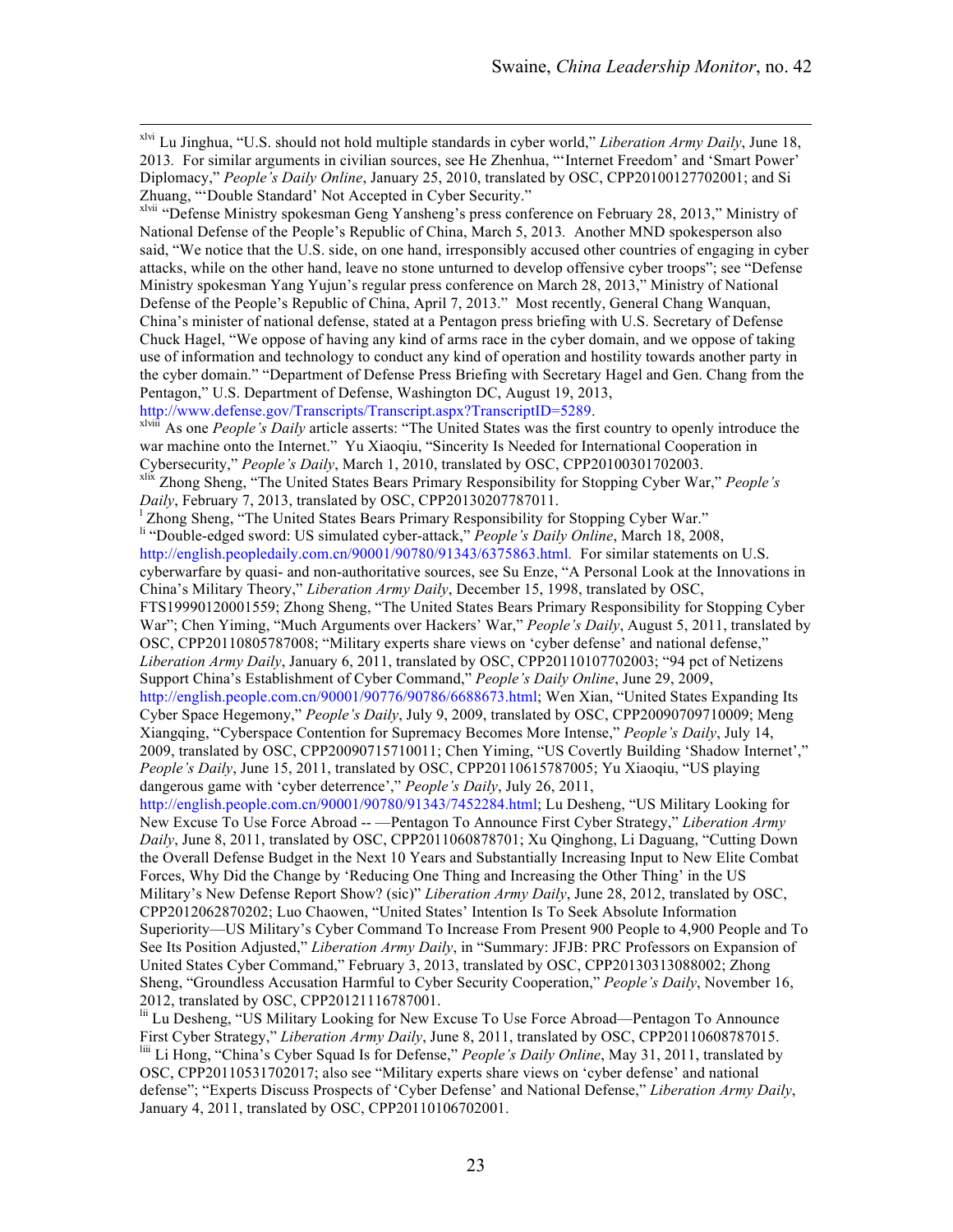liv "China's National Defense in 2010," PRC Information Office of the State Council, March 2011, http://www.fmprc.gov.cn/eng/wjb/zzjg/jks/kjfywj/t812036.shtml.<br><sup>lv</sup> For example, one AMS analyst asserts that ""cyber defense' should be considered as an important

component of the national defense and included in the national defense development." China should "construct the cyberspace strategies which will form a complete system with China's national security strategies and military strategies to provide a top-level guidance for the national development of "cyber defense." It should also "establish military-civilian mechanisms for cyberspace security threat information sharing and early-warning, security management cooperation and attack-and-defense action coordination as soon as possible to form a complete and reasonable cyberspace security mechanism." "Military experts share views on 'cyber defense' and national defense." Another source states that China must "regard building our information security as important a matter as developing the 'atom and hydrogen bombs and one man-made satellite'"; Shen Changxiang, "Information Security—an Important Contemporary Issue," *Liberation Army Daily*, April 4, 2001, translated by OSC, CPP20010404000084. For similar statements on the need for China to develop a cyber military strategy and capability, see "Experts Discuss Prospects of 'Cyber Defense' and National Defense," *Liberation Army Daily*, January 4, 2011, translated by OSC, CPP20110106702001.

<sup>lvi</sup> For example, see "Military experts share views on 'cyber defense' and national defense"; Jing Nanxiang, "Cyber Freedom and Cyber Self-Discipline," *Liberation Army Daily*, December 20, 2011, from "Summary: JFJB on Cyber Freedom and Cyber Self-Discipline for PRC Netizens," translated by OSC,

CPP20111221088010; Qin An, "China Should Guard Against Craze for Enlarging Cyber Armies," *Liberation Army Daily*, April 8, 2013, OSC CPP20130409702002.

lvii Ministry of National Defense of the People's Republic of China, "China has no cyber warfare troops: spokesman," Xinhua, March 1, 2013, http://news.xinhuanet.com/english/china/2013-

02/28/c\_132199193.htm.<br><sup>Iviii</sup> Guo Lei, Gu Caiyu, and Wu Nan, "Why Has China Established Cyber Blue Army," *People's Daily Online* (Overseas Edition), June 27, 2011, translated by OSC, CPP20110627702005.<br><sup>lix</sup> "Foreign Ministry Spokesperson Hua Chunying's Regular Press Conference on June 14, 2013," Ministry

of Foreign Affairs of the People's Republic of China, June 15, 2013.

<sup>1x</sup> See "Foreign Ministry Spokesperson Liu Weimin's Regular Press Conference on February 6, 2012," Ministry of Foreign Affairs of the People's Republic of China, February 7, 2012; "Foreign Ministry Spokesperson Hong Lei's Regular Press Conference on Nov 14, 2012," Ministry of Foreign Affairs of the People's Republic of China, November 15, 2012; "Linking hackers' cyber attacks with Chinese government, military groundless: Defense spokesman," Xinhua, February 25, 2010,

http://news.xinhuanet.com/english2010/china/2010-02/25/c\_13187564.htm; and Yu Xiaoqiu, "Sincerity Is Needed for International Cooperation in Cybersecurity," *People's Daily*, March 1, 2010, OSC CPP20100301702003. It is sometimes not clear if the authoritative Chinese source is referring to the U.S. government or a government-related entity such as the U.S.-China Economic and Security Review

Commission when it attributes such motives.<br><sup>lxi</sup> "Foreign Ministry Spokesperson Hong Lei's Regular Press Conference on March 28, 2013," Ministry of<br>Foreign Affairs of the People's Republic of China, March 29, 2013.

<sup>1xii</sup> See "Annual Report to Congress: Military and Security Developments involving the People's Republic of China 2012," Office of the Secretary of Defense, Washington DC, May 2012, section entitled "Cyber Espionage and Cyberwarfare Capabilities"; and "Annual Report to Congress: Military and Security Developments involving the People's Republic of China 2013," Office of the Secretary of Defense, Washington DC, 2013, section entitled "Cyber Activities Directed Against the Department of Defense." lxiii For the full report, see "APT1: Exposing One of China's Cyber Espionage Units," Mandiant, February 2013, http://int

<sup>2121</sup> Exiv Zhong Sheng, "Blackening China Can Hardly Conceal the Evil Behavior of the 'Hackers' Empire'," *People's Daily*, May 8, 2013, OSC CPP20130508787003*.* Zhong Sheng, "The United States Bears Primary Responsibility for Stopping Cyber War," *People's Daily*, February 7, 2013, OSC

CPP20130207787011; Zhong Sheng, "Do Not Treat Cyberspace as a War Theater; Avoid Harming Others

and Damaging Oneself," *People's Daily*, February 27, 2013, OSC CPP20130227702002.<br><sup>lxv</sup> Xu Qinghong, Li Daguang, "Cutting Down the Overall Defense Budget in the Next 10 Years and Substantially Increasing Input to New Elite Combat Forces, Why Did the Change by "Reducing One Thing and Increasing the Other Thing" in the US Military's New Defense Report Show?" *Liberation Army Daily*,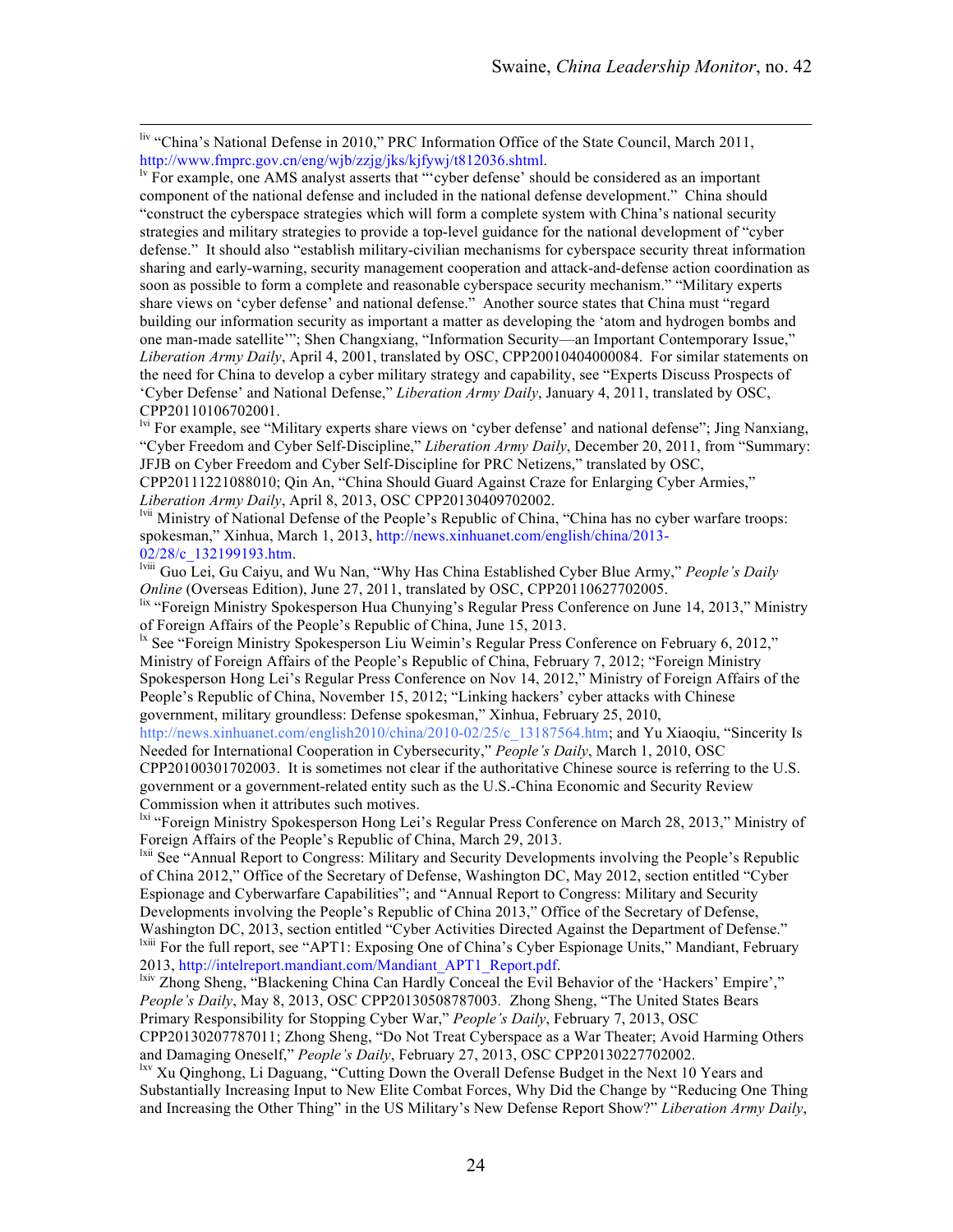June 28, 2012, translated by OSC, CPP20120628702021. An AMS military researcher similarly argues that the U.S. is attempting "to apply the superiority of U.S. information technology to topple the political power of the hostile nations and maintain U.S. hegemony." Chen Yiming, "US Covertly Building 'Shadow Internet'," *People's Daily*, June 15, 2011, translated by OSC, CPP20110615787005*.* Also see PD Wang Tian, Wen Xian, and Zhang Yang, "Chinese Representatives to China-US Internet Forum See Internet as Positive Factor in Development of China-US Relations," *People's Daily*, December 10, 2011, translated by OSC, CPP20111210708002; "Summary: RMRB Cites PRC Expert on Expansion of US Cyber Security Force," *People's Daily*, January 30, 2013, translated by OSC, CPP20130130695015*.* Another observer curiously speculates that, in addition to being part of the effort to strengthen U.S. "supremacy in cyberspace," the U.S. establishment of a Cyber Command "might even be driven by a long-term consideration of setting up a [undefined] 'strategic trap' for potential adversaries." Meng Xiangqing: "Cyberspace Contention for Supremacy Becomes More Intense," *People's Daily*, July 14, 2009, translated by OSC, CPP20090715710011.

A PD source adds a wrinkle to this argument by maintaining that the U.S. is transferring the strategic focus from the traditional military realm to the cyberrealm, where the U.S enjoys clearly superior capabilities, because U.S. strength in the former area is declining in the aftermath of the "anti-terrorist wars." See "Don't Become a Tool of Hegemony, Google!" *People's Daily Online*, January 27, 2010, translated by OSC, CPP20100127702006*.* The argument that the U.S. emphasis on cyber issues reflects an attempt to compensate for declining capacities in other areas is made by several non-authoritative sources. For example, see "China defense ministry refutes cyber attack allegations," Xinhua, February 20, 2013*.*  The article cites an American studies expert: "As the United States is losing its traditional superiority, the cards it can play are getting fewer and fewer, but accusing China of cyber attacks becomes a new one." lxvi Zhang Yixuan, "US Finds an Excuse for Expanding Its 'Cyber Troop'," *People's Daily* (Overseas Edition), February 4, 2013, translated by OSC, CPP20130204787004; "Chinese experts slam U.S. hacking accusations," Xinhua, February 5, 2013; "China defense ministry refutes cyber attack allegations," Xinhua, February 20, 2013; "China Focus: Chinese media lambaste U.S. hacking allegations," Xinhua, February 22, 2013, http://english.cntv.cn/20130222/107560.shtml.<br>
<sup>lxvii</sup> Most of these criticisms occurred as parts of Chinese responses to the Mandiant report. For a summary

of over 20 different alleged U.S. motives for that document, according to Chinese sources, see Timothy Thomas, "China's Cyber Incursions: A Theoretical Look at What They See and Why They Do It based on a Different Strategic Method of Thought," U.S. Army Foreign Military Studies Office, March 2013. Also see "U.S. Main Source of Cyberattacks against China," CCTV.com,

http://english.cntv.cn/special/cyber\_attack/homepage/index.shtml; "Crossover: Chinese citizens on hacking allegation," CCTV.com, February 21, 2013,

http://english.cntv.cn/program/china24/20130221/106873.shtml; Zhang Jingya, "U.S. hacking accusations carry political motive: cybersecurity expert," CCTV.com, April 12, 2013,

http://english.cntv.cn/20130412/104309.shtml; Xu Peixi, "The wolf and the lamb," *People's Daily Online*,

July 29, 2013, http://english.people.com.cn/90777/8344375.html.<br>
<sup>Ixviii</sup> Ministry of Foreign Affairs of the People's Republic of China, "Foreign Ministry Spokesperson Hua<br>
Chunying's Regular Press Conference on March 12,

<sup>1xix</sup> Ministry of Foreign Affairs of the People's Republic of China, "Statement by h. E. Mr. Wang qun, ambassador for disarmament affair of china , at the general debate of the first committee of the 66th session of unga, Oct 7 2011" October 8, 2011, http://www.fmprc.gov.cn/eng/wjb/zzjg/jks/jkxw/t865572.shtml. Also see "Yang Jiechi's Remarks on the Results of the Presidential Meeting between Xi Jinping and Obama at the Annenberg Estate," Ministry of Foreign Affairs of the People's Republic of China, June 9, 2013; "Foreign Ministry Spokesperson Hua Chunying's Regular Press Conference on June 14, 2013," Ministry of Foreign Affairs of the People's Republic of China, June 15, 2013.<br><sup>lxx</sup> "Foreign Ministry Spokesperson Hong Lei's Regular Press Conference on February 20, 2013," Ministry

of Foreign Affairs of the People's Republic of China, February 21, 2013*.* "Foreign Ministry Spokesperson Hua Chunying's Regular Press Conference on June 14, 2013," Ministry of Foreign Affairs of the People's Republic of China, June 15, 2013*.* "Foreign Ministry Spokesperson Hua Chunying's Regular Press <sup>1xxi</sup> Zhong Sheng, "Groundless Accusation Harmful to Cyber Security Cooperation," *People's Daily*, November 16, 2012, translated by OSC, CPP20121116787001.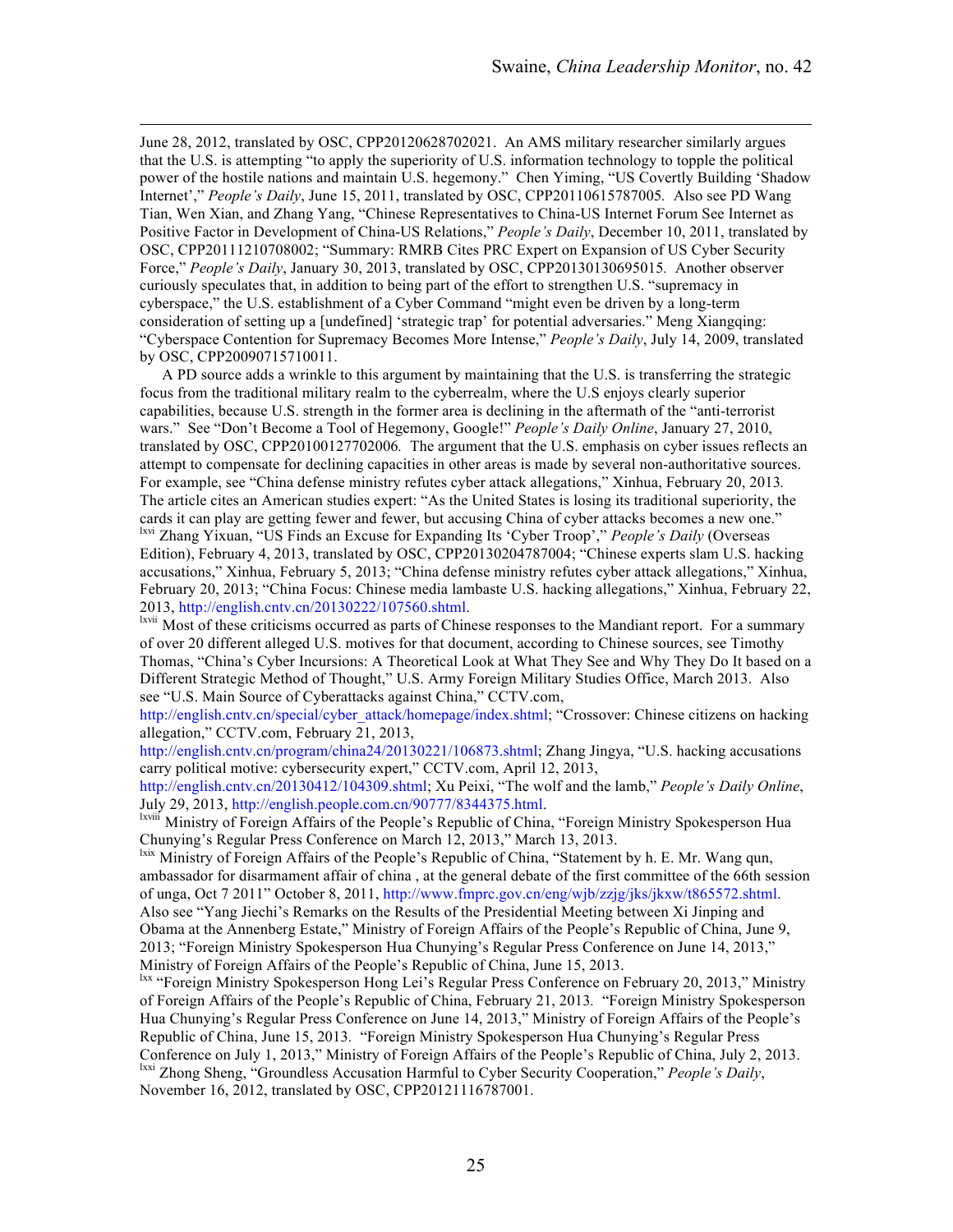lxxii "Yang Jiechi's Remarks on the Results of the Presidential Meeting between Xi Jinping and Obama at the Annenberg Estate," Ministry of Foreign Affairs of the People's Republic of China, June 9, 2013.<br><sup>Ixxiii</sup> "Foreign Ministry Spokesperson Hua Chunying's Regular Press Conference on June 14, 2013," Ministry of Foreign Affairs of the People's Republic of China, June 15, 2013.

lxxiv Deputy Director Qian Xiaoqian of the China State Internet Information Office, quoted in Wang Tian, Wen Xian, and Zhang Yang, "Chinese Representatives to China-US Internet Forum See Internet as Positive Factor in Development of China-US Relations," *People's Daily*, December 10, 2011, translated by OSC, CPP20111210708002. For similar authoritative statements, see "Wang Yi Points out that China and U.S. Should Work Together to Maintain a Peaceful, Safe, Open and Cooperative Cyber Network Environment," Ministry of Foreign Affairs of the People's Republic of China, April 13, 2013; "Foreign Ministry Spokesperson Hong Lei's Regular Press Conference on June 3, 2013," Ministry of Foreign Affairs of the People's Republic of China, June 4, 2013; and "Xi Jinping and US President Obama Hold Joint Press Conference," Ministry of Foreign Affairs of the People's Republic of China, June 8, 2013. lxxv For example, Zhong Sheng states that: "Information security has become a global issue and the countering of hackers can hardly do without international cooperation . . . Dialogue and cooperation alone is the only correct way to respond to various global challenges including cyber security." Zhong Sheng, "Groundless Accusation Harmful to Cyber Security Cooperation," *People's Daily*, November 16, 2012, translated by OSC, CPP20121116787001*.* Also see Zhong Sheng, "Joint efforts needed to improve cyber space rule," *People's Daily*, July 12, 2013. A typical PD article states: "The drafting of the international policy on the Internet should be a matter for the whole world and should strictly follow the "UN Charter" and other internationally acknowledged basic norms." Also see Wang Tian, Wen Xian, and Zhang Yang, "Chinese Representatives to China-US Internet Forum See Internet as Positive Factor in Development of China-US Relations," *People's Daily*, December 10, 2011, translated by OSC, CPP20111210708002; Ding Gang, "China and the United States Should Do Less on Subtraction and More on Addition," *People's Daily* (Overseas Edition), July 13, 2013, translated by OSC, CHO2013071303816688; "Summary: RROE Views Importance of Cyber Security in 'Post Prism Gate Era'," *People's Daily* (Overseas Edition), July 22, 2013, translated by OSC, CHO2013072223516117; and Lu Jinghua, "Cyber Cooperation: The New Converging Point of Interests Between China and the United States," *Liberation Army Daily*, June 15, 2013, translated by OSC, CPP20130617716001.

<sup>lxxvi</sup> Zhong Sheng praised the work of the "UN Information Security Government Experts Group" in June 2013 for "affirming the principle of 'cyber sovereignty' and laying down an important foundation for and pointing out the direction of formulating regulations in the cyber field." Zhong Sheng, "Fill in 'Regulation Blank' in Cyberspace," *People's Daily*, July 9, 2013, translated by OSC, CHO2013070906405359*.* A PD article cites a military researcher of the National Defense University stating that China proposes "the establishment of a fair and rational cyber international governance organ with the extensive participation of various nations under the UN framework, which opposes all forms of cyber warfare and online arms race as well as hegemony and power politics in the cyber space." "Summary: RROE Views Importance of Cyber Security in 'Post Prism Gate Era'," *People's Daily* (Overseas Edition), July 22, 2013, translated by OSC, CHO2013072223516117; An article in LAD asserts that China should "launch multilateral dialogues and discuss handing over the right of the Internet management under the absolute control of the U.S. to the United Nations (UN). Qin An, "China Should Guard Against Craze for Enlarging Cyber Armies," *Liberation Army Daily*, April 8, 2013, translated by OSC, CPP20130409702002*.* Also see Zhong Sheng, "Joint efforts needed to improve cyber space rule," *People's Daily*, July 12, 2013.

lxxvii Zhong Sheng, "Fill in 'Regulation Blank' in Cyberspace."

lxxviii "Commentary: Unprecedented Xi-Obama summit highlights unparalleled task of redefining interpower ties," Xinhua, June 7, 2013.<br>
<sup>Ixxix</sup> Ding Gang, "China and the United States Should Do Less on Subtraction and More on Addition,"

*People's Daily* (Overseas Edition), July 13, 2013, translated by OSC, CHO2013071303816688. Also see Yang Qingchuan, "Commentary: Don't let cyber security overshadow key China-U.S. dialogue," Xinhua, July 9, 2013.

lxxx See "Summary: RMRB Interviews PRC Academic on Stepping Up Cyber Legislation," *People's Daily*, December 24, 2012, translated by OSC, CPP20121224702011; "Summary: Renmin Ribao Interviews PRC Academic on Protecting Information Security," *People's Daily Online*, December 28, 2012, translated by OSC, CPP20121228704008; and "Summary: *People's Daily* Column Calls For 'Legal Boundaries' for Online Platform," *People's Daily*, December 28, 2012, translated by OSC, CPP20121228704009.